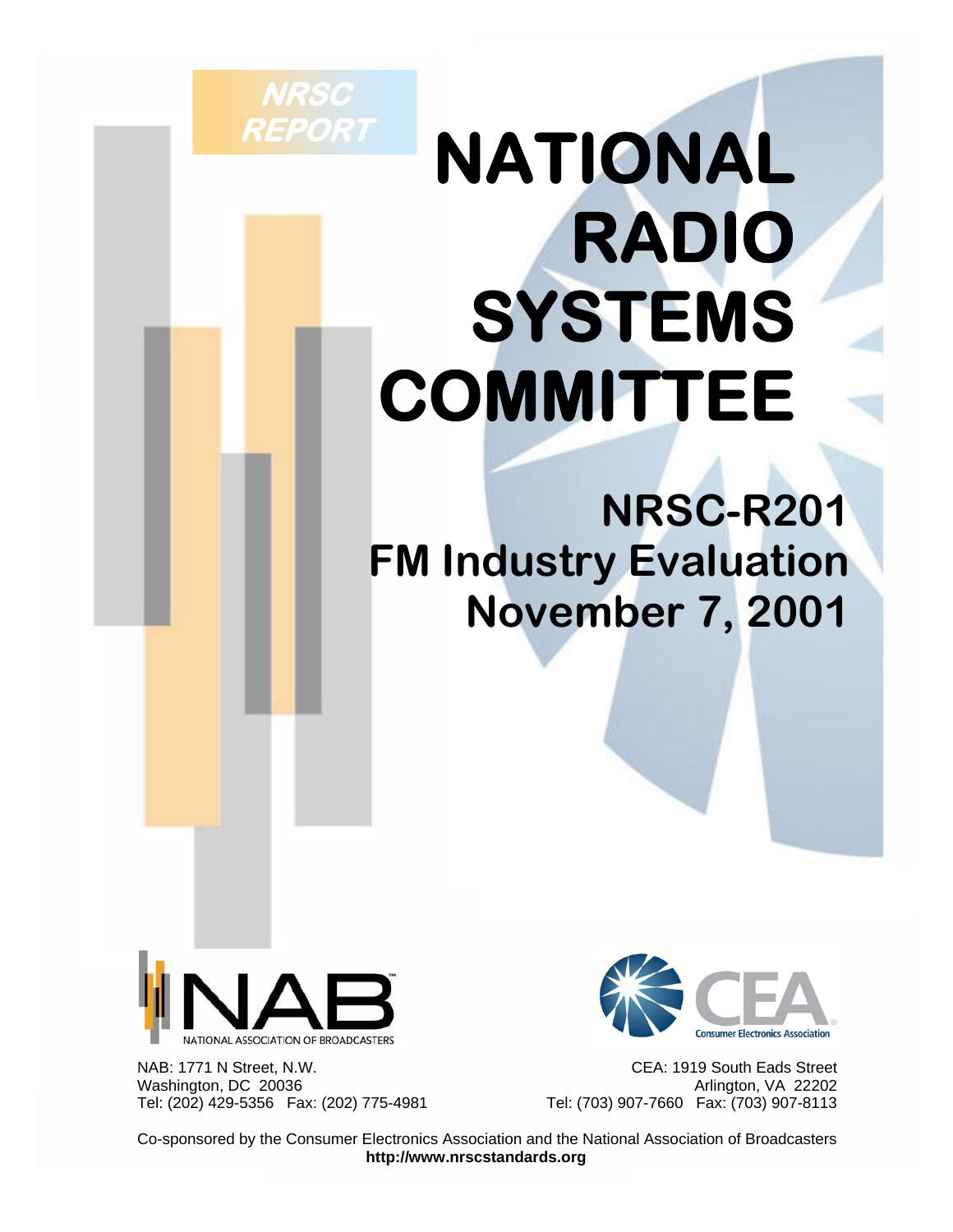#### **NRSC-R201**

#### **NOTICE**

NRSC Standards, Guidelines, Reports and other technical publications are designed to serve the public interest through eliminating misunderstandings between manufacturers and purchasers, facilitating interchangeability and improvement of products, and assisting the purchaser in selecting and obtaining with minimum delay the proper product for his particular need. Existence of such Standards, Guidelines, Reports and other technical publications shall not in any respect preclude any member or nonmember of the Consumer Electronics Association (CEA) or the National Association of Broadcasters (NAB) from manufacturing or selling products not conforming to such Standards, Guidelines, Reports and other technical publications, nor shall the existence of such Standards, Guidelines, Reports and other technical publications preclude their voluntary use by those other than CEA or NAB members, whether to be used either domestically or internationally.

Standards, Guidelines, Reports and other technical publications are adopted by the NRSC in accordance with the NRSC patent policy. By such action, CEA and NAB do not assume any liability to any patent owner, nor do they assume any obligation whatever to parties adopting the Standard, Guideline, Report or other technical publication.

This Guideline does not purport to address all safety problems associated with its use or all applicable regulatory requirements. It is the responsibility of the user of this Guideline to establish appropriate safety and health practices and to determine the applicability of regulatory limitations before its use.

> Published by CONSUMER ELECTRONICS ASSOCIATION Technology & Standards Department 1919 S. Eads St. Arlington, VA 22202

NATIONAL ASSOCIATION OF BROADCASTERS Science and Technology Department 1771 N Street, NW Washington, DC 20036

©2008 CEA & NAB. All rights reserved.

*This document is available free of charge via the NRSC website at www.nrscstandards.org. Republication or further distribution of this document, in whole or in part, requires prior permission of CEA or NAB.*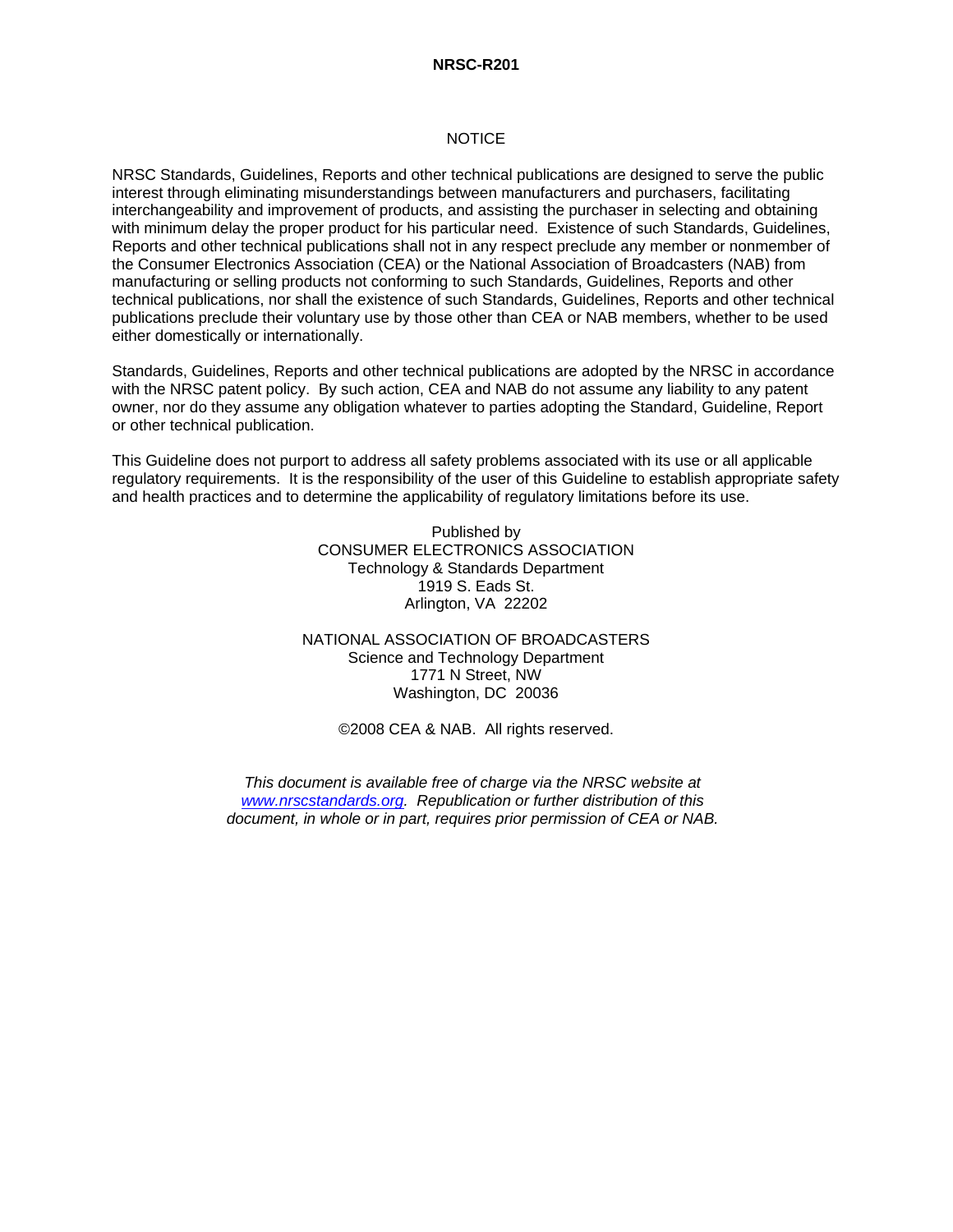#### **NRSC-R201**

#### **FOREWORD**

NRSC-R201, FM Industry Evaluation, documents an audio subjective evaluation study conducted on iBiquity's FM IBOC system using NRSC members as test subjects, conducted September 5-7, 2001 at the NAB Radio Show in New Orleans, LA. The DAB Subcommittee chairman at the time of adoption of NRSC-R201 was Milford Smith; the NRSC chairman at the time of adoption was Charles Morgan.

The NRSC is jointly sponsored by the Consumer Electronics Association and the National Association of Broadcasters. It serves as an industry-wide standards-setting body for technical aspects of terrestrial over-the-air radio broadcasting systems in the United States.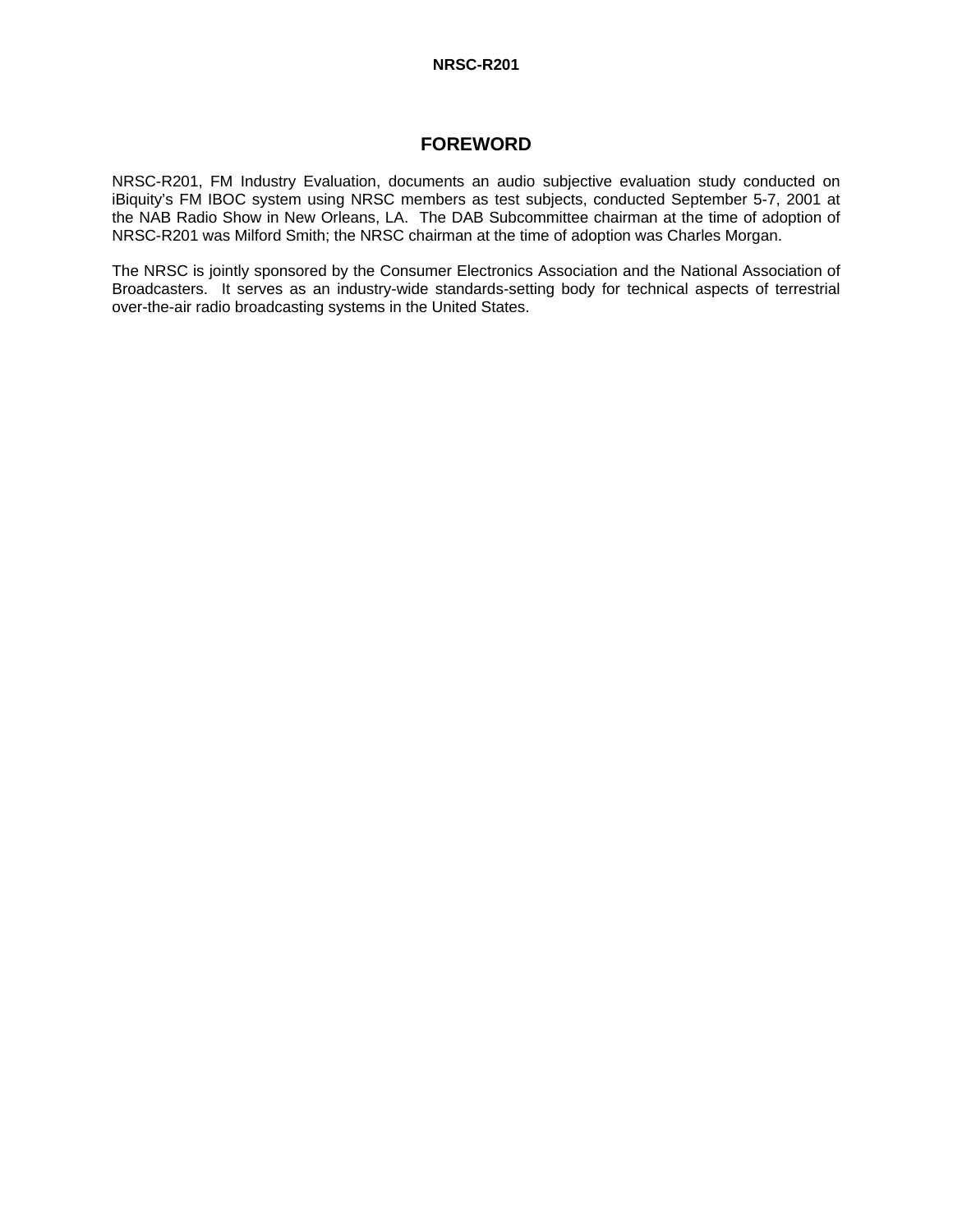

November 7, 2001

To: NRSC Evaluation Working Group

From: iBiquity Digital Corporation

Re: FM Industry Evaluation

Attached to this memorandum are the results from the NRSC FM Industry Evaluation conducted September 5-7, 2001 at the NAB Radio Show in New Orleans. Sixty-one participants were trained, screened and tested. Of these 61 participants, 3 were excluded for failing the screening test, and 2 were excluded for not finishing the experiment. Thus, results from 56 participants are reported in the attached NRSC Industry Evaluation Performance and Compatibility Tables. Fifty-five males and 1 female participated. Table 1 is a breakdown of participants by age.

| 18-29     |    |
|-----------|----|
| $30 - 39$ | 14 |
| 40-49     | 27 |
| 50-59     | 17 |
| $60+$     |    |

Table 1: Breakdown of participants by age

Jennifer Devlin and Ellyn Sheffield of iBiquity conducted all training, screening and testing. All methodological practices used at Dynastat during the FM Test Program were followed as closely as possible, including method of presentation, analysis of screening results, and preparation of results (i.e., tables with confidence intervals).

A subset of the sound samples evaluated at Dynastat in the overall subjective evaluation program was compiled for the Industry Evaluation. Samples were taken from the field performance, field compatibility, lab performance and lab compatibility portions of the test program. No SCA audio samples were included. Samples were divided into three experiments, leveled and presented to participants over Sennheiser headphones. Data from all experiments were combined for analysis after testing was completed.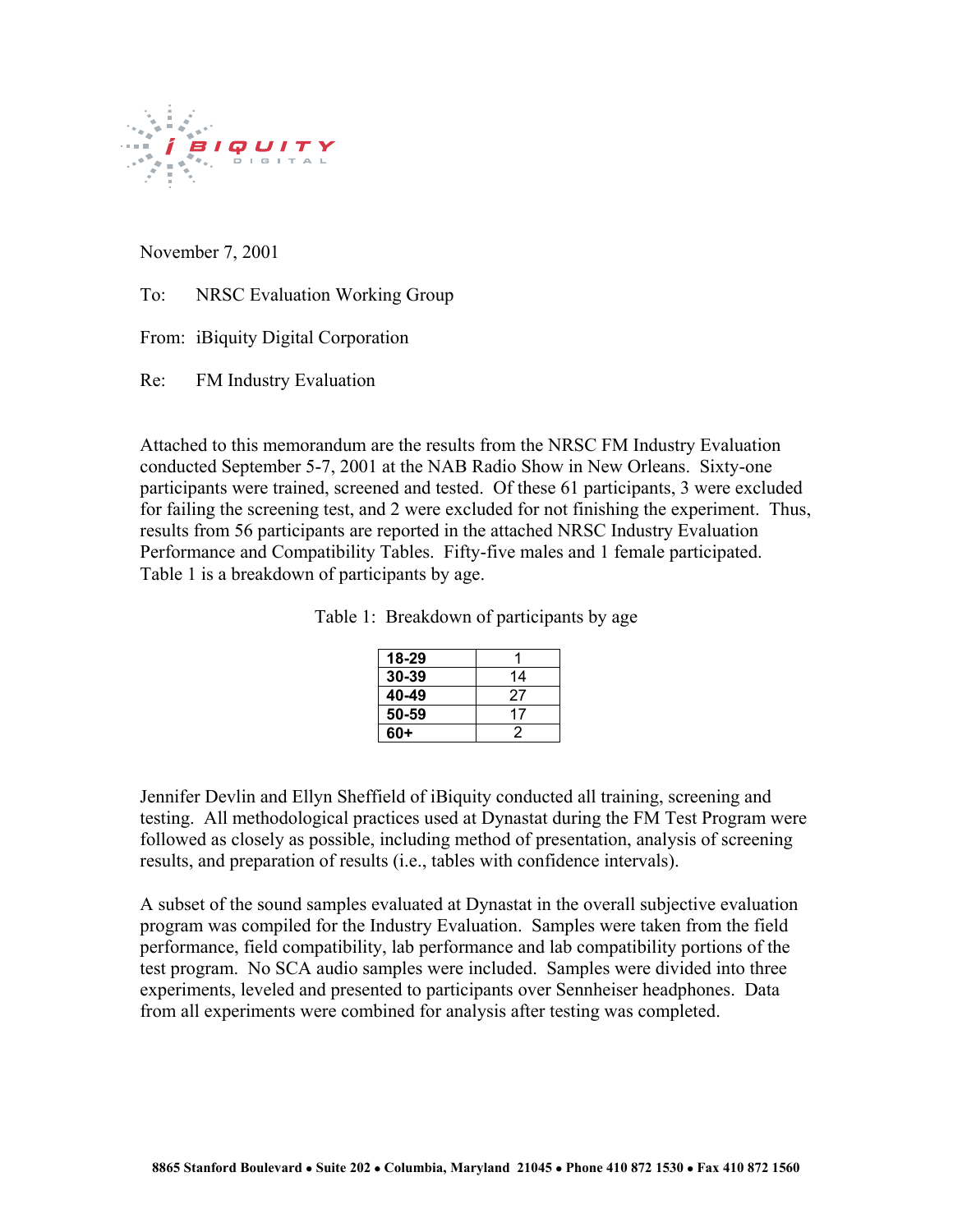#### **FIELD PERFORMANCE WITH 1st ADJACENT INTERFERENCE (INDUSTRY EVALUATION)**

|                |       |                         | <b>Classical</b> |      |                                 |      | <b>Country/Rock</b> |                |             | <b>Speech/VoiceOver</b> |                  |
|----------------|-------|-------------------------|------------------|------|---------------------------------|------|---------------------|----------------|-------------|-------------------------|------------------|
| Receiver   D/U |       | <b>Data</b>             |                  |      | IBOC Delphi Pioneer IBOC Delphi |      |                     | <b>Pioneer</b> | <b>IBOC</b> |                         | Delphi Pioneer   |
| <b>WETA</b>    | $+23$ | <b>MOS</b>              | 4.6              | 3.9  | 3.8                             |      |                     |                |             |                         |                  |
|                |       | Confid Interval (+/-)   | 0.15             | 0.26 | 0.22                            |      |                     |                |             |                         |                  |
|                | $+22$ | <b>MOS</b>              |                  |      |                                 |      |                     |                | 4.6         | 4.1                     | $\overline{3.9}$ |
|                |       | Confid Interval $(+/-)$ |                  |      |                                 |      |                     |                | 0.62        | 0.72                    | 0.85             |
|                | $+20$ | <b>MOS</b>              | 4.6              | 2.9  | 3.0                             |      |                     |                |             |                         |                  |
|                |       | Confid Interval $(+/-)$ | 0.22             | 0.28 | 0.30                            |      |                     |                |             |                         |                  |
|                | $+19$ | <b>MOS</b>              |                  |      |                                 |      |                     |                | 3.2         | 1.9                     | 1.7              |
|                |       | Confid Interval $(+/-)$ |                  |      |                                 |      |                     |                | 0.41        | 0.28                    | 0.30             |
|                | $+14$ | <b>MOS</b>              | 4.6              | 2.4  | 2.6                             |      |                     |                |             |                         |                  |
|                |       | Confid Interval $(+/-)$ | 0.31             | 0.36 | 0.36                            |      |                     |                |             |                         |                  |
|                | $+9$  | <b>MOS</b>              |                  |      |                                 |      |                     |                | 4.8         | 2.9                     | 3.0              |
|                |       | Confid Interval $(+/-)$ |                  |      |                                 |      |                     |                | 0.28        | 0.35                    | 0.36             |
| <b>WNEW</b>    | $+16$ | <b>MOS</b>              |                  |      |                                 |      |                     |                | 3.8         | 1.5                     | 1.1              |
|                |       | Confid Interval $(+/-)$ |                  |      |                                 |      |                     |                | 0.34        | 0.28                    | 0.10             |
|                | $+13$ | <b>MOS</b>              |                  |      |                                 |      |                     |                | 3.3         | 1.6                     | 1.3              |
|                |       | Confid Interval (+/-)   |                  |      |                                 |      |                     |                | 0.49        | 0.27                    | 0.21             |
| <b>WPOC</b>    | $+19$ | <b>MOS</b>              |                  |      |                                 |      |                     |                | 4.0         | 4.1                     | $\overline{3.9}$ |
|                |       | Confid Interval $(+/-)$ |                  |      |                                 |      |                     |                | 0.42        | 0.25                    | 0.43             |
|                | $+16$ | <b>MOS</b>              |                  |      |                                 | 4.9  | $\overline{4.5}$    | 4.5            |             |                         |                  |
|                |       | Confid Interval (+/-)   |                  |      |                                 | 0.13 | 0.26                | 0.26           |             |                         |                  |
|                | $+13$ | <b>MOS</b>              |                  |      |                                 | 4.4  | 3.9                 | 3.7            |             |                         |                  |
|                |       | Confid Interval $(+/-)$ |                  |      |                                 | 0.29 | 0.31                | 0.39           |             |                         |                  |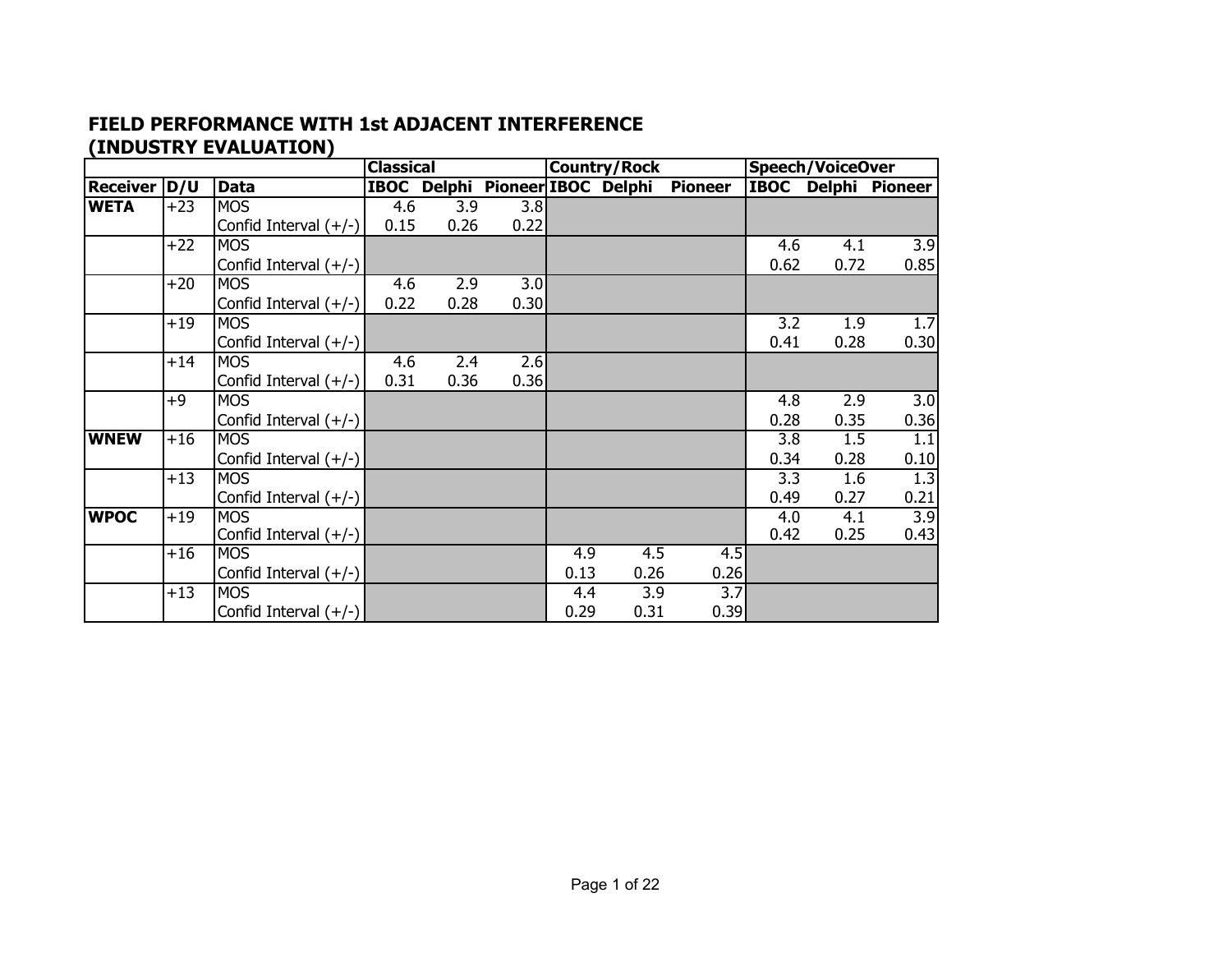|                     | Lower/       |             |            | <b>Classical</b> |      |                       |      | <b>Country/Rock</b> |      |      | <b>Speech/VoiceOver</b> |                                         |
|---------------------|--------------|-------------|------------|------------------|------|-----------------------|------|---------------------|------|------|-------------------------|-----------------------------------------|
| <b>Station</b>      | <b>Upper</b> | D/U dB Data |            | <b>IBOC</b>      |      | <b>Delphi Pioneer</b> |      |                     |      |      |                         | IBOC Delphi Pioneer IBOC Delphi Pioneer |
| <b>KLLC</b>         | Upper        | $-28$       | <b>MOS</b> |                  |      |                       | 2.8  | 2.5                 | 1.5  |      |                         |                                         |
|                     |              |             | $CI (+/-)$ |                  |      |                       | 0.61 | 0.25                | 0.31 |      |                         |                                         |
|                     |              | $-23$       | <b>MOS</b> |                  |      |                       | 2.9  | 2.3                 | 2.1  |      |                         |                                         |
|                     |              |             | $CI (+/-)$ |                  |      |                       | 0.49 | 0.3                 | 0.28 |      |                         |                                         |
|                     |              | $-21$       | <b>MOS</b> |                  |      |                       | 3.0  | 2.2                 | 2.0  |      |                         |                                         |
|                     |              |             | $CI (+/-)$ |                  |      |                       | 0.59 | 0.36                | 0.39 |      |                         |                                         |
|                     |              | $-19$       | <b>MOS</b> |                  |      |                       |      |                     |      | 3.0  | 1.7                     | 1.4                                     |
|                     |              |             | $CI (+/-)$ |                  |      |                       |      |                     |      | 0.56 | 0.25                    | 0.22                                    |
|                     |              | $-18$       | <b>MOS</b> |                  |      |                       | 3.1  | 2.1                 | 1.8  |      |                         |                                         |
|                     |              |             | $CI (+/-)$ |                  |      |                       | 0.38 | 0.33                | 0.28 |      |                         |                                         |
|                     |              | $-17$       | <b>MOS</b> |                  |      |                       |      |                     |      | 2.6  | 1.6                     | 1.4                                     |
|                     |              |             | $CI (+/-)$ |                  |      |                       |      |                     |      | 0.47 | 0.31                    | 0.25                                    |
| <b>WD2XAB</b> Lower |              | $-2$        | <b>MOS</b> | 4.5              | 2.4  | 2.1                   |      |                     |      |      |                         |                                         |
|                     |              |             | $CI (+/-)$ | 0.4              | 0.36 | 0.5                   |      |                     |      |      |                         |                                         |
| <b>WNEW</b>         | Lower        | $-18$       | <b>MOS</b> |                  |      |                       |      |                     |      | 3.4  | 3.0                     | 3.1                                     |
|                     |              |             | $CI (+/-)$ |                  |      |                       |      |                     |      | 0.26 | 0.31                    | 0.37                                    |

## **FIELD PERFORMANCE WITH 2nd ADJACENT INTERFERENCE (INDUSTRY EVALUTAION)**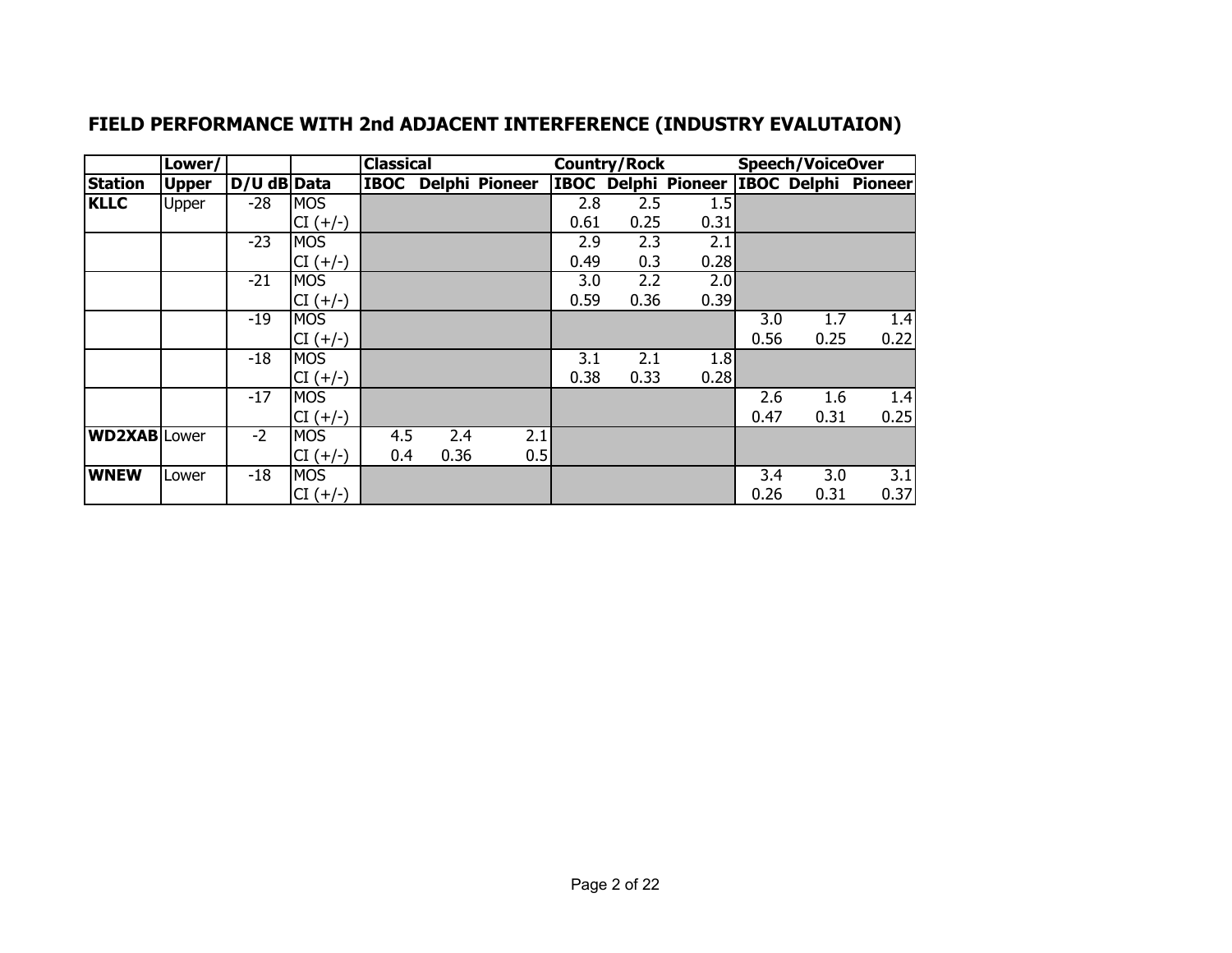|              |       |                         | <b>Rock</b> |               |                | <b>Voice Over</b> |               |                |
|--------------|-------|-------------------------|-------------|---------------|----------------|-------------------|---------------|----------------|
| <b>Upper</b> | Lower | Data                    | <b>IBOC</b> | <b>Delphi</b> | <b>Pioneer</b> | <b>IBOC</b>       | <b>Delphi</b> | <b>Pioneer</b> |
| $-31$        | $-25$ | <b>IMOS</b>             | 3.8         | 3.0           | 3.3            |                   |               |                |
|              |       | Confid Interval $(+/-)$ | 0.52        | 0.40          | 0.55           |                   |               |                |
| $-26$        | $-33$ | <b>MOS</b>              | 4.0         | 3.3           | 3.8            |                   |               |                |
|              |       | Confid Interval $(+/-)$ | 0.42        | 0.39          | 0.47           |                   |               |                |
| $-24$        | $-22$ | <b>MOS</b>              |             |               |                | 4.1               | 3.7           | 3.6            |
|              |       | Confid Interval $(+/-)$ |             |               |                | 0.26              | 0.29          | 0.27           |
| $-24$        | $-12$ | <b>MOS</b>              | 3.9         | 2.2           | 1.9            |                   |               |                |
|              |       | Confid Interval $(+/-)$ | 0.40        | 0.32          | 0.38           |                   |               |                |
| $-18$        | $-15$ | <b>MOS</b>              | 4.1         | 3.4           | 3.7            |                   |               |                |
|              |       | Confid Interval $(+/-)$ | 0.34        | 0.35          | 0.37           |                   |               |                |
| $-15$        | $-33$ | <b>MOS</b>              | 3.6         | 2.9           | 2.6            |                   |               |                |
|              |       | Confid Interval $(+/-)$ | 0.27        | 0.28          | 0.31           |                   |               |                |
| $-14$        | $-11$ | <b>MOS</b>              |             |               |                | 3.6               | 2.9           | 2.8            |
|              |       | Confid Interval (+/-)   |             |               |                | 0.37              | 0.33          | 0.42           |

## **ACENT INTERFERERS (INDUSTRY EVALUATION)**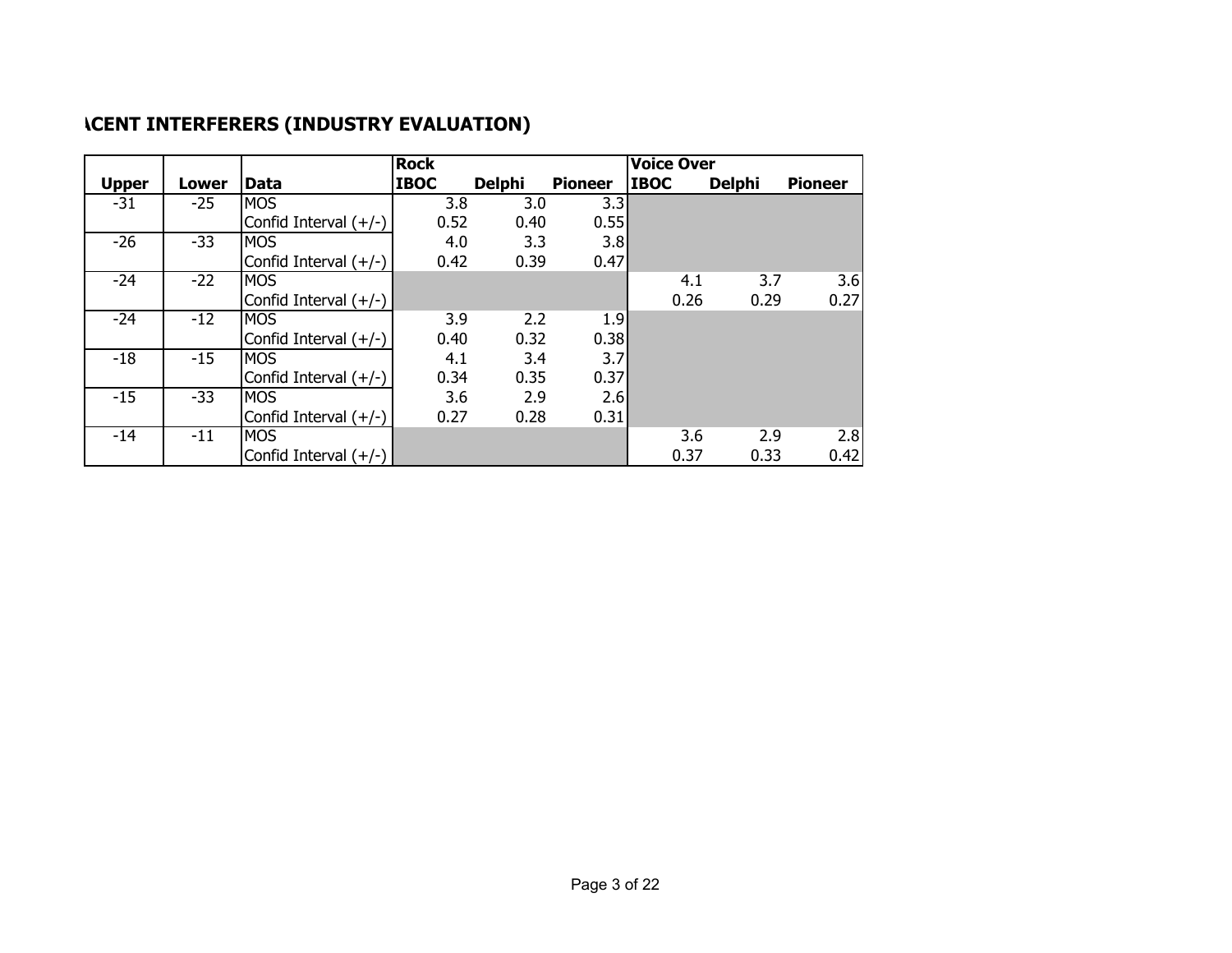## **FIELD PERFORMANCE AT BLEND (INDUSTRY EVALUATION)**

|                         | <b>Classical</b> |               |                             | Rock        |               |                | <b> Speech</b> |               |                |  |  |
|-------------------------|------------------|---------------|-----------------------------|-------------|---------------|----------------|----------------|---------------|----------------|--|--|
|                         | <b>IBOC</b>      | <b>Delphi</b> | <b>Pioneer</b>              | <b>IBOC</b> | <b>Delphi</b> | <b>Pioneer</b> | <b>IBOC</b>    | <b>Delphi</b> | <b>Pioneer</b> |  |  |
| <b>MOS</b>              | 2.9              | ر .ر          | $\sim$ $\sim$ $\sim$<br>2.Z | J. 1        | J.Z           | 3.6            | ر .            | ے ۔           | ~<br>∠.⊥       |  |  |
| Confid Interval $(+/-)$ | 0.21             | 0.20          | 0.21                        | 0.22        | 0.28          | 0.25           | 0.28           | 0.31          | 0.24           |  |  |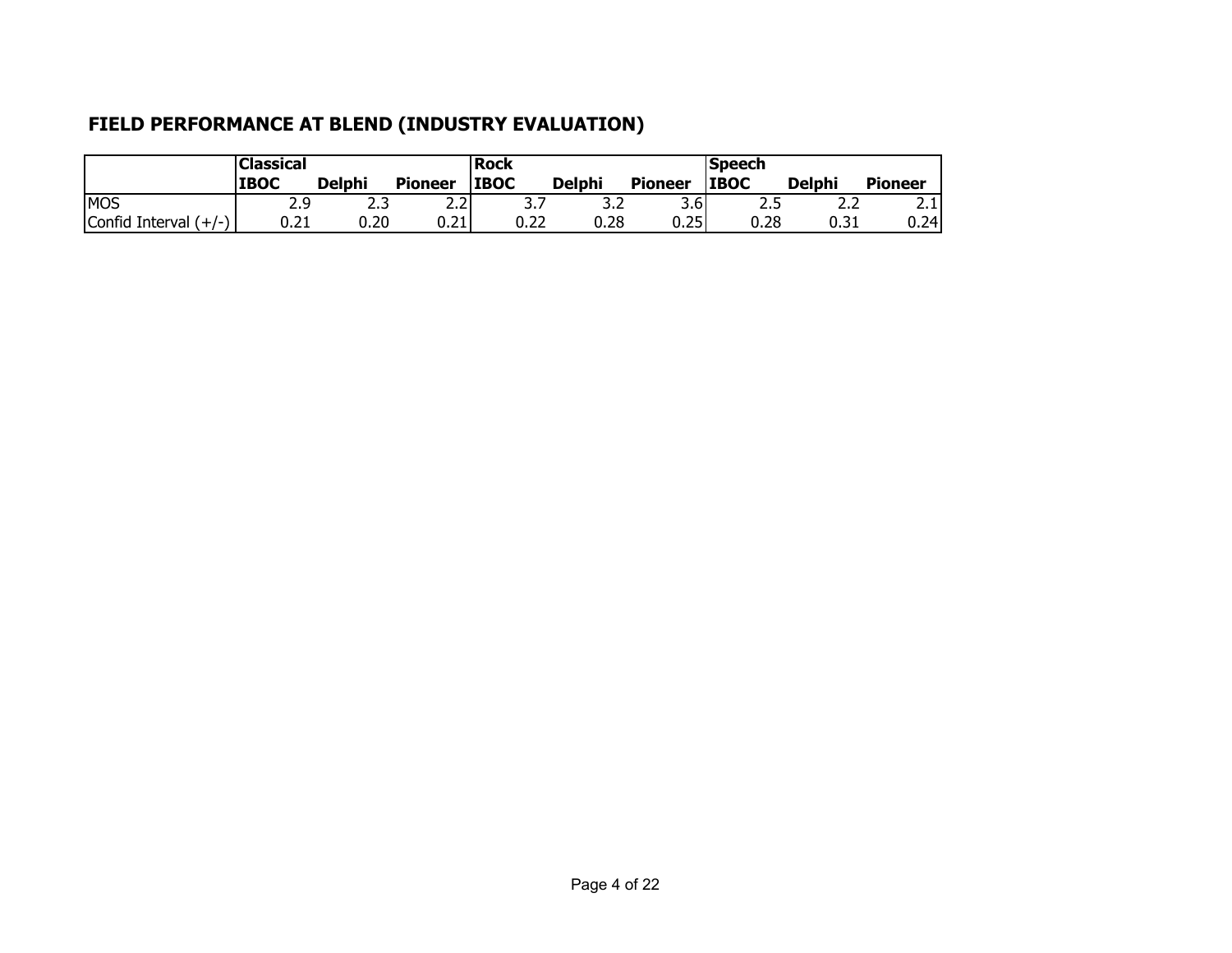|                |          |                                |            | <b>Country</b> |      |      | <b>Rock</b> |      |      | <b>Voice Over</b> |      |                                                                            | <b>Speech</b> |      |      |
|----------------|----------|--------------------------------|------------|----------------|------|------|-------------|------|------|-------------------|------|----------------------------------------------------------------------------|---------------|------|------|
| <b>Station</b> |          | <b>Mutipath Instensit Data</b> |            | <b>IBOC</b>    |      |      |             |      |      |                   |      | Delphi Pioneer IBOC Delphi Pioneer IBOC Delphi Pioneer IBOC Delphi Pioneer |               |      |      |
| <b>KLLC</b>    | Terrain  | Light                          | <b>MOS</b> |                |      |      | 4.7         | 3.5  | 3.9  |                   |      |                                                                            |               |      |      |
|                | Obstruct |                                | $CI (+/-)$ |                |      |      | 0.23        | 0.47 | 0.40 |                   |      |                                                                            |               |      |      |
|                |          | Mod                            | <b>MOS</b> |                |      |      | 4.4         | 2.4  | 2.6  | 4.7               | 2.6  | 2.2                                                                        |               |      |      |
|                |          |                                | $CI (+/-)$ |                |      |      | 0.16        | 0.21 | 0.20 | 0.20              | 0.35 | 0.36                                                                       |               |      |      |
|                |          | Severe                         | <b>MOS</b> |                |      |      | 3.8         | 2.8  | 2.4  |                   |      |                                                                            |               |      |      |
|                |          |                                | $CI (+/-)$ |                |      |      | 0.20        | 0.21 | 0.30 |                   |      |                                                                            |               |      |      |
| <b>KWNR</b>    | Spectral | Light                          | <b>MOS</b> | 4.1            | 4.0  | 4.1  |             |      |      | 4.2               | 3.0  | 3.1                                                                        |               |      |      |
|                |          |                                | $CI (+/-)$ | 0.28           | 0.34 | 0.35 |             |      |      | 0.66              | 0.63 | 0.57                                                                       |               |      |      |
|                |          | Mod                            | <b>MOS</b> | 3.9            | 2.4  | 2.2  |             |      |      | 3.3               | 2.4  | 2.1                                                                        |               |      |      |
|                |          |                                | $CI (+/-)$ | 0.26           | 0.20 | 0.20 |             |      |      | 0.45              | 0.37 | 0.19                                                                       |               |      |      |
|                |          | Severe                         | <b>MOS</b> | 3.9            | 2.4  | 2.2  |             |      |      | 3.7               | 2.3  |                                                                            | 3.7           | 2.3  | 1.5  |
|                |          |                                | $CI (+/-)$ | 0.37           | 0.35 | 0.29 |             |      |      | 0.47              | 0.31 | 0.29                                                                       | 0.33          | 0.21 | 0.20 |

## **FIELD PERFORMANCE WITH MULTIPATH (INDUSTRY EVALUATION)**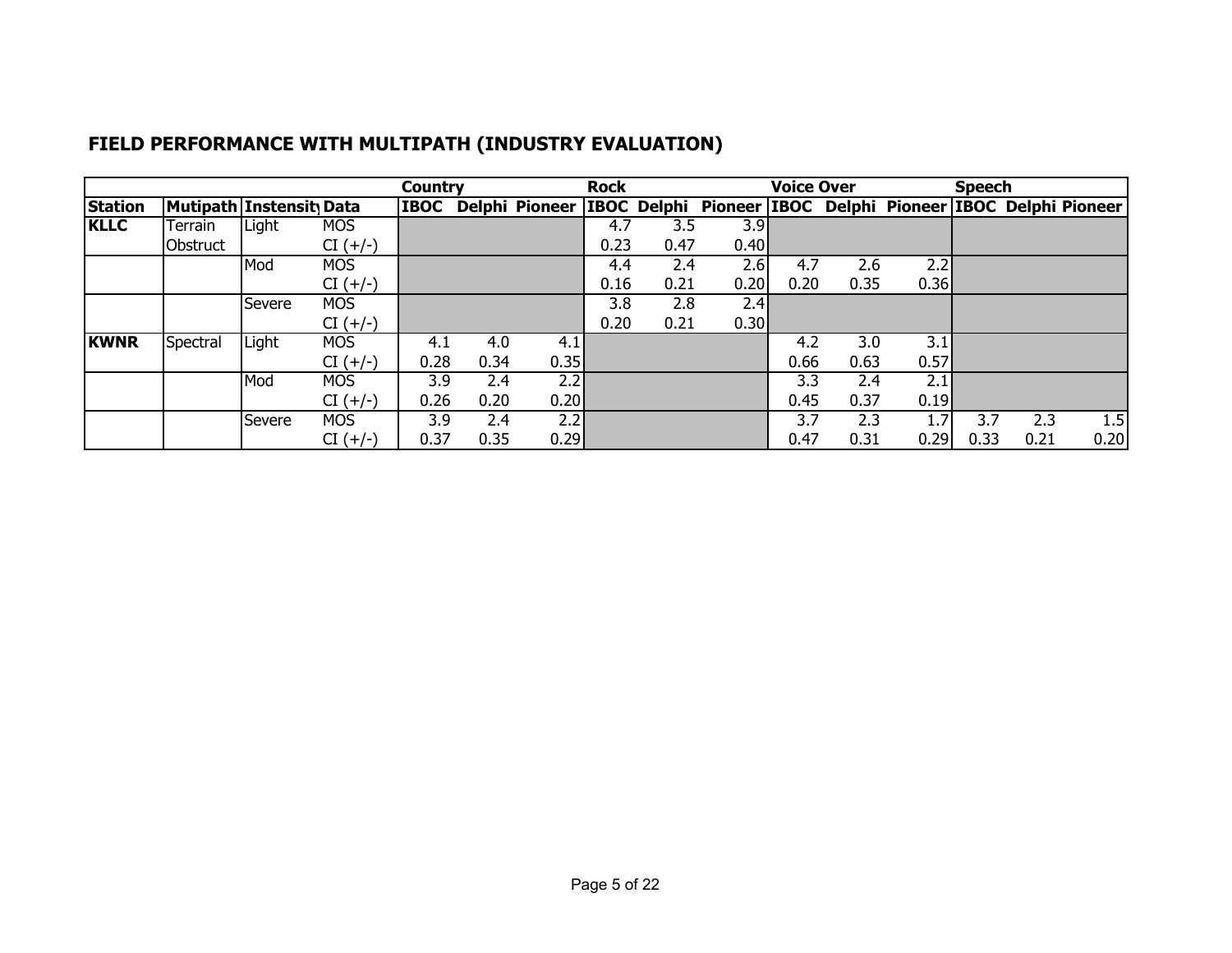|                 |                         | <b>Classical</b> |                  | <b>Country/Rock</b> |      | <b>Speech</b>       |                  |
|-----------------|-------------------------|------------------|------------------|---------------------|------|---------------------|------------------|
|                 |                         | No IBOC IBOC     |                  | No IBOC IBOC        |      | <b>No IBOC IBOC</b> |                  |
| <b>Delphi</b>   | <b>MOS</b>              | 3.7              | 4.0 <sub>l</sub> | 3.6                 | 4.0  | 3.1                 | 3.4              |
|                 | Confid Interval (+/-)   | 0.53             | 0.31             | 0.37                | 0.29 | 0.39                | 0.35             |
| <b>Pioneer</b>  | <b>IMOS</b>             | 4.1              | 4.3              | 4.1                 | 4.2  | 3.2                 | 3.1              |
|                 | Confid Interval (+/-)   | 0.33             | 0.39             | 0.38                | 0.32 | 0.35                | 0.32             |
| <b>Sony</b>     | <b>IMOS</b>             | 3.8              | 3.9              | 4.1                 | 4.2  | 2.4                 | 2.6              |
|                 | Confid Interval $(+/-)$ | 0.33             | 0.46             | 0.40                | 0.32 | 0.34                | 0.41             |
| <b>Technics</b> | <b>IMOS</b>             | 4.1              | 4.3              | 3.8                 | 3.6  | 3.2                 | $\overline{3.2}$ |
|                 | Confid Interval (+/-)   | 0.35             | 0.30             | 0.26                | 0.39 | 0.38                | 0.38             |

## **FIELD COMPATIBILITY - HOST (INDUSTRY EVALUATION)**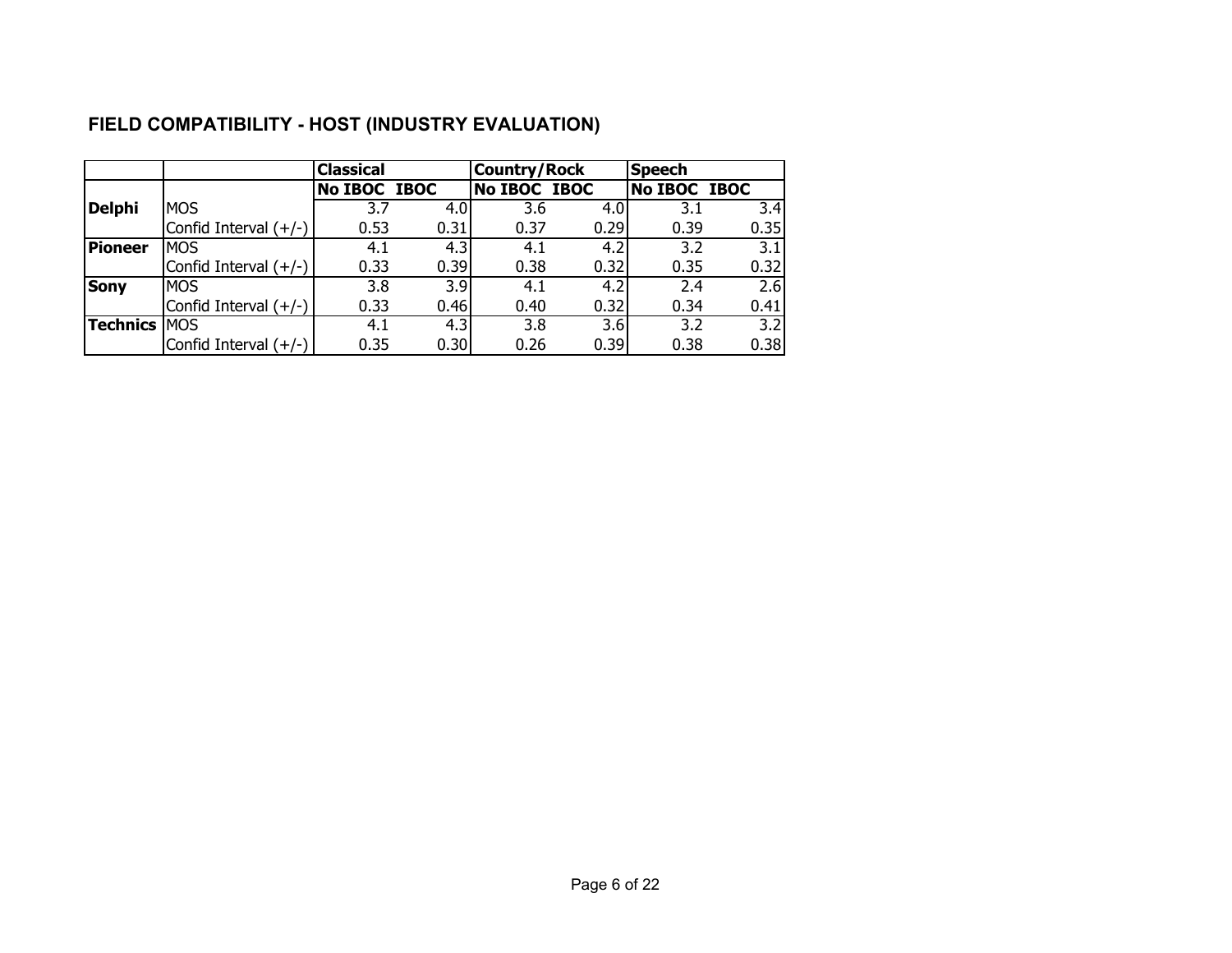| FIELD COMPATIBILITY - 1ST ADJACENT INTERFERENCE (INDUSTRY EVALUATION) |
|-----------------------------------------------------------------------|
|-----------------------------------------------------------------------|

|                 |       |                         | <b>Classical</b> |                  | <b>Country/Rock</b> |                  | <b>Speech</b> |      |
|-----------------|-------|-------------------------|------------------|------------------|---------------------|------------------|---------------|------|
| <b>Receiver</b> | D/U   | <b>Data</b>             | No IBOC IBOC     |                  | No IBOC IBOC        |                  | No IBOC IBOC  |      |
| <b>Delphi</b>   | $+6$  | <b>MOS</b>              |                  |                  | 3.7                 | 3.6              |               |      |
|                 |       | Confid Interval (+/-)   |                  |                  | 0.33                | 0.37             |               |      |
|                 | $-4$  | <b>MOS</b>              |                  |                  | 3.0                 | 3.0              |               |      |
|                 |       | Confid Interval $(+/-)$ |                  |                  | 0.36                | 0.39             |               |      |
|                 | $-6$  | <b>MOS</b>              |                  |                  |                     |                  | 2.6           | 2.5  |
|                 |       | Confid Interval $(+/-)$ |                  |                  |                     |                  | 0.43          | 0.31 |
|                 | $-9$  | <b>MOS</b>              | $\overline{3.2}$ | $\overline{3.3}$ |                     |                  |               |      |
|                 |       | Confid Interval $(+/-)$ | 0.38             | 0.43             |                     |                  |               |      |
|                 | $-11$ | <b>MOS</b>              |                  |                  | $\overline{3.3}$    | $\overline{3.1}$ |               |      |
|                 |       | Confid Interval $(+/-)$ |                  |                  | 0.37                | 0.36             |               |      |
|                 | $-14$ | <b>MOS</b>              |                  |                  | 2.4                 | 3.0              |               |      |
|                 |       | Confid Interval (+/-)   |                  |                  | 0.36                | 0.44             |               |      |
| <b>Pioneer</b>  | $+6$  | <b>MOS</b>              |                  |                  | 4.0                 | 4.1              |               |      |
|                 |       | Confid Interval (+/-)   |                  |                  | 0.40                | 0.35             |               |      |
|                 | $-4$  | <b>MOS</b>              |                  |                  | 3.4                 | $\overline{3.1}$ |               |      |
|                 |       | Confid Interval (+/-)   |                  |                  | 0.42                | 0.37             |               |      |
|                 | $-6$  | <b>MOS</b>              |                  |                  |                     |                  | 1.9           | 2.2  |
|                 |       | Confid Interval $(+/-)$ |                  |                  |                     |                  | 0.28          | 0.37 |
|                 | $-9$  | <b>MOS</b>              | $\overline{2.6}$ | 2.6              |                     |                  |               |      |
|                 |       | Confid Interval (+/-)   | 0.31             | 0.31             |                     |                  |               |      |
|                 | $-11$ | <b>MOS</b>              |                  |                  | $\overline{3.9}$    | $\overline{3.5}$ |               |      |
|                 |       | Confid Interval (+/-)   |                  |                  | 0.25                | 0.42             |               |      |
|                 | $-14$ | <b>MOS</b>              |                  |                  | $\overline{3.5}$    | 2.8              |               |      |
|                 |       | Confid Interval (+/-)   |                  |                  | 0.44                | 0.49             |               |      |
| <b>Sony</b>     | $+6$  | <b>MOS</b>              |                  |                  | $\overline{3.0}$    | $\overline{3.1}$ |               |      |
|                 |       | Confid Interval (+/-)   |                  |                  | 0.37                | 0.46             |               |      |
| <b>Technics</b> | $+6$  | <b>MOS</b>              |                  |                  | 4.0                 | 4.1              |               |      |
|                 |       | Confid Interval (+/-)   |                  |                  | 0.42                | 0.42             |               |      |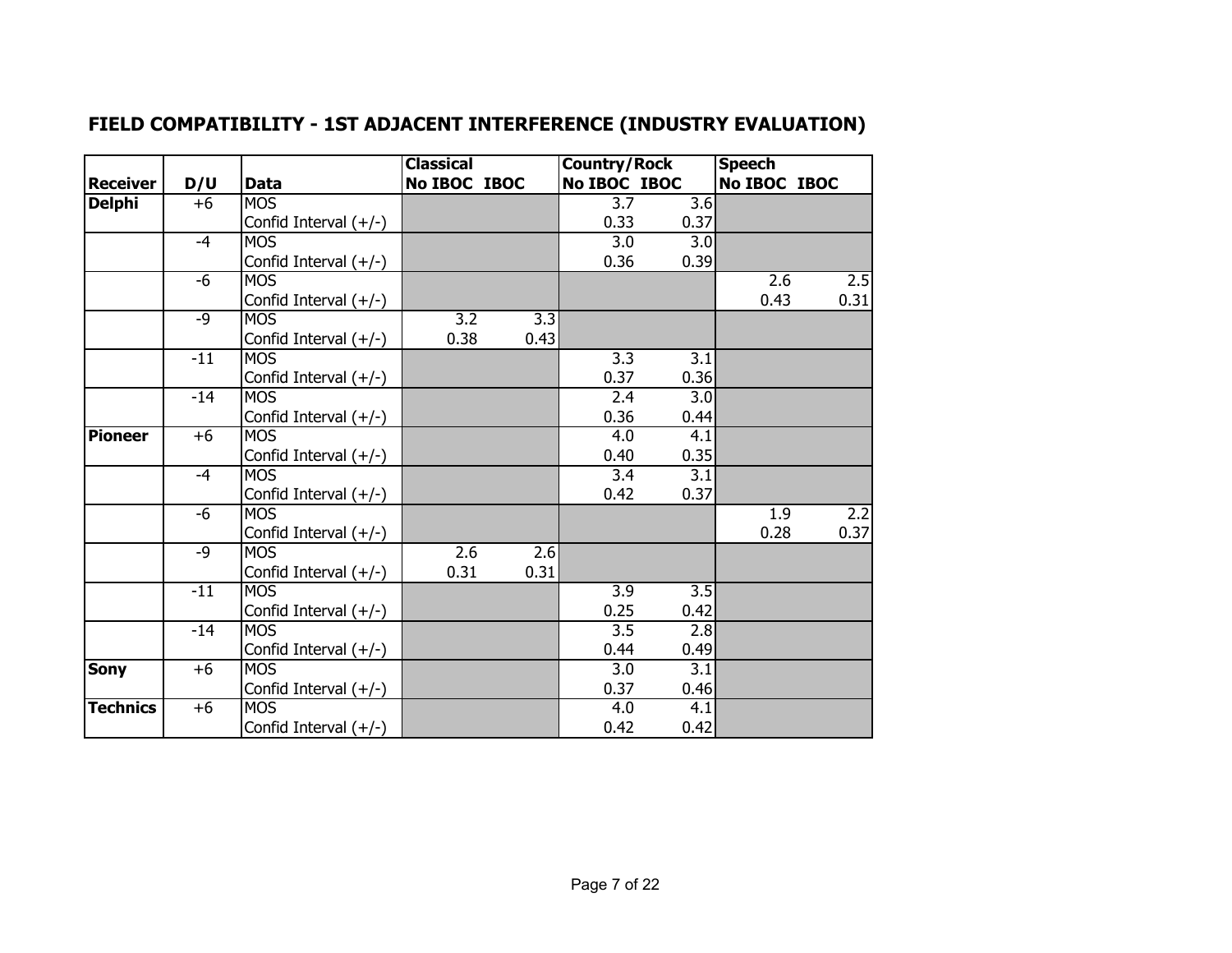## **FIELD COMPATIBILITY - 1st ADJACENT MULTIPATH (INDUSTRY EVALUATION)**

|                |                         | <b>Country/Rock</b> |                  |
|----------------|-------------------------|---------------------|------------------|
| Receiver   D/U | Data                    | No IBOC IBOC        |                  |
| <b>Delphi</b>  | $-1$ MOS                | 2.8                 | 3.1              |
|                | Confid Interval $(+/-)$ | 0.61                | 0.40             |
|                | -9 MOS                  | 3.1                 | 3.0              |
|                | Confid Interval $(+/-)$ | 0.38                | 0.34             |
| <b>Pioneer</b> | $-1$ MOS                | 3.4                 | 2.8              |
|                | Confid Interval $(+/-)$ | 0.51                | 0.37             |
|                | -9 MOS                  | 3.4                 | $\overline{3.1}$ |
|                | Confid Interval $(+/-)$ | 0.42                | 0.31             |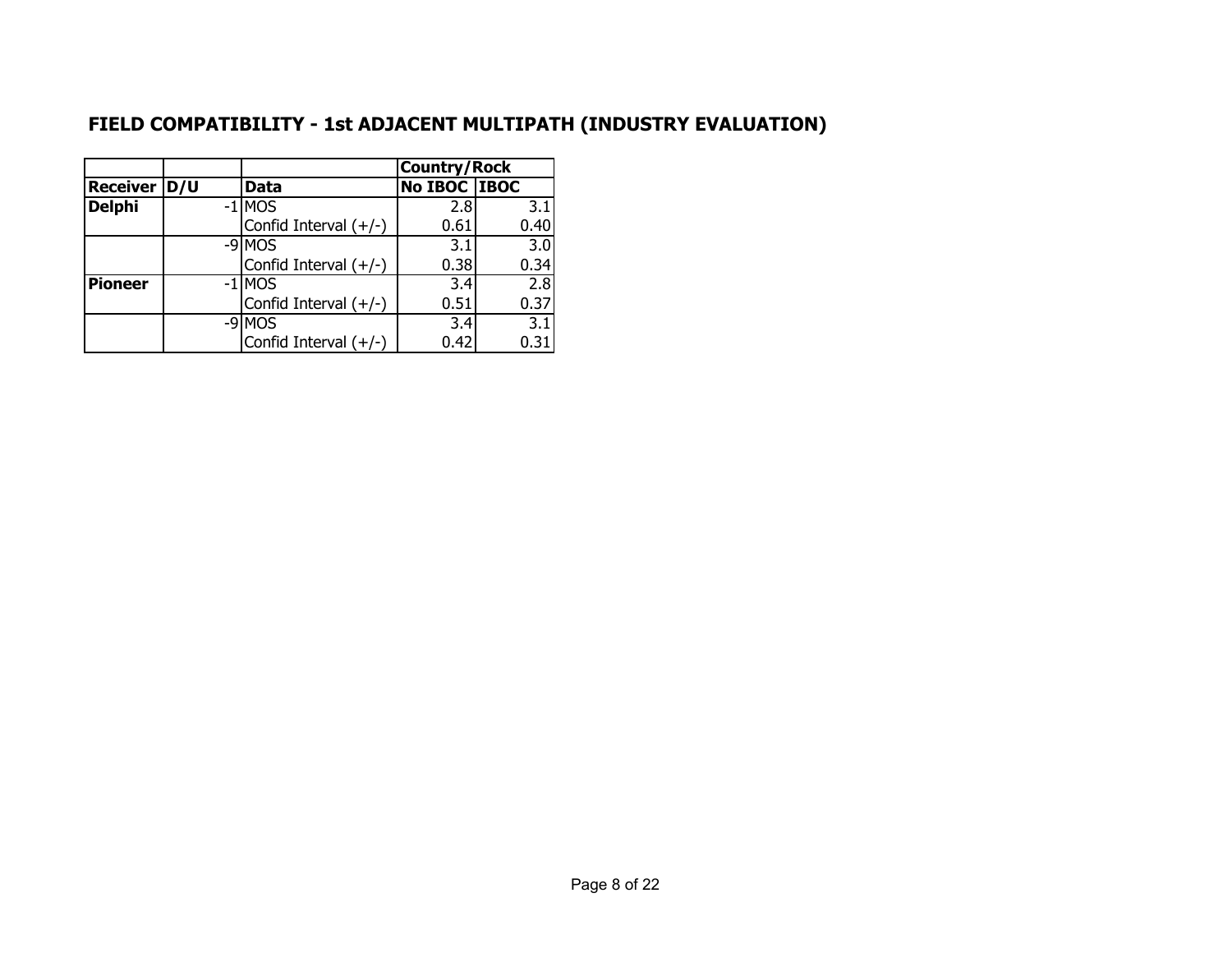| Level of    |                       |                         |             | <b>CLASSICAL</b> |      |      | <b>ROCK</b> |                                                |      | <b>SPEECH</b> |                |
|-------------|-----------------------|-------------------------|-------------|------------------|------|------|-------------|------------------------------------------------|------|---------------|----------------|
| <b>AWGN</b> | <b>Multipath Type</b> | Data                    | <b>IBOC</b> |                  |      |      |             | Delphi Pioneer IBOC Delphi Pioneer IBOC Delphi |      |               | <b>Pioneer</b> |
| $B-2dB$     | <b>Rural Fast</b>     | <b>IMOS</b>             | 4.7         | 2.2              | 2.2  |      |             |                                                |      |               |                |
|             |                       | Confid Interval $(+/-)$ | 0.25        | 0.29             | 0.35 |      |             |                                                |      |               |                |
|             | Terrain Obstructed    | <b>IMOS</b>             |             |                  |      |      |             |                                                | -4.7 | 1.8           | 1.8            |
|             |                       | Confid Interval $(+/-)$ |             |                  |      |      |             |                                                | 0.25 | 0.27          | 0.23           |
|             | Urban Fast            | <b>IMOS</b>             |             |                  |      | 4.6  | 3.6         | 3.5                                            |      |               |                |
|             |                       | Confid Interval $(+/-)$ |             |                  |      | 0.25 | 0.43        | 0.31                                           |      |               |                |
|             | Urban Slow            | <b>MOS</b>              |             |                  |      | 4.9  | 2.8         | 3.3                                            |      |               |                |
|             |                       | Confid Interval $(+/-)$ |             |                  |      | 0.20 | 0.32        | 0.41                                           |      |               |                |

## **LAB PERFORMANCE - AWGN WITHOUT AND WITH MULTIPATH (INDUSTRY EVALUATION)**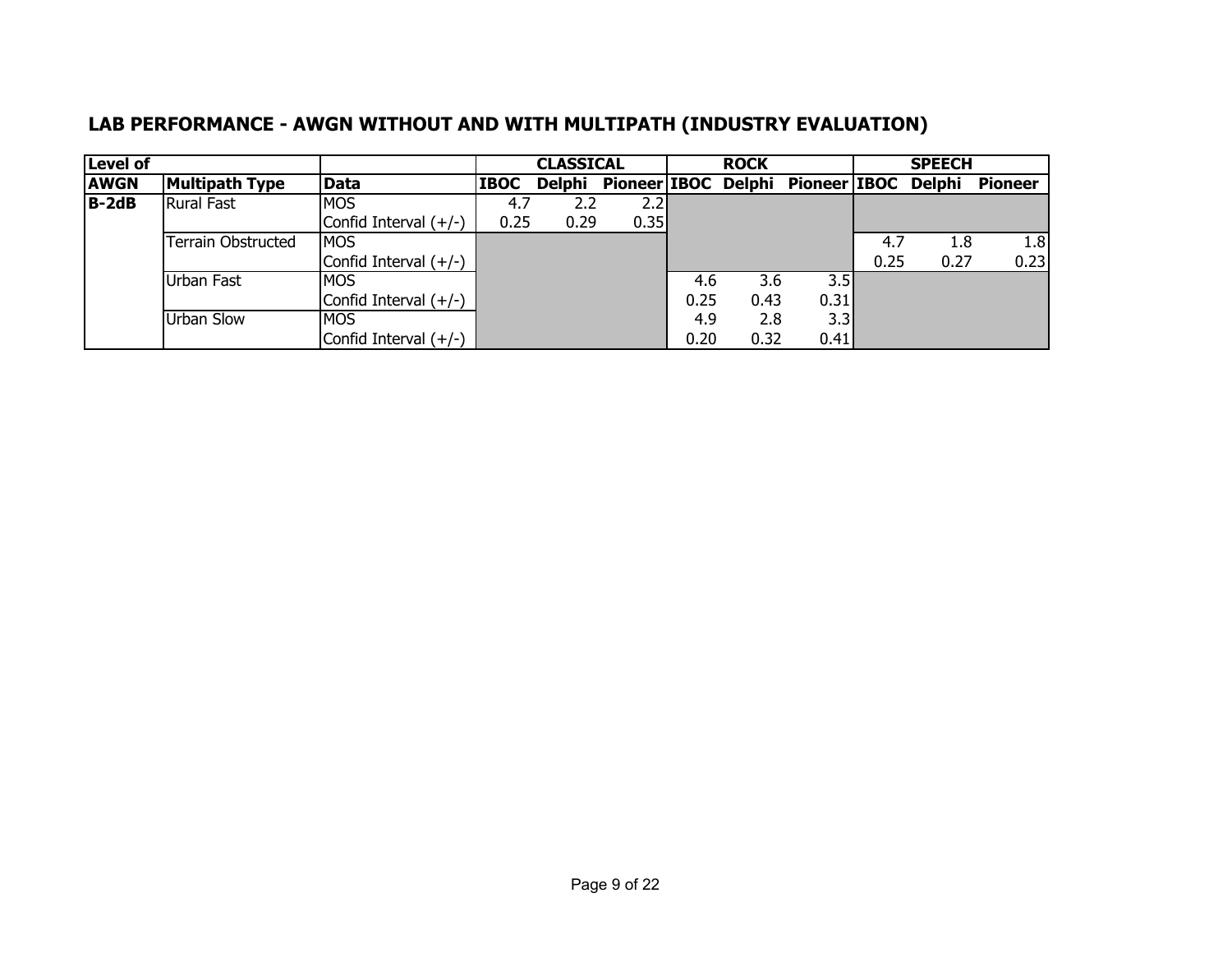| 1st          | <b>Level of</b>                      | 2nd       | $D/U$ of            |            | <b>CLASSICAL</b> |             |                                 |             |                  | <b>ROCK</b> |      |      |                                           |
|--------------|--------------------------------------|-----------|---------------------|------------|------------------|-------------|---------------------------------|-------------|------------------|-------------|------|------|-------------------------------------------|
|              | Interferer   1st interfer interferer |           | 2nd interferer Data |            |                  |             | <b>IBOC Delphi Pioneer Sony</b> |             |                  |             |      |      | <b>Technics IBOC Delphi Sony Technics</b> |
| Co-          | $b-2dB$                              |           |                     | <b>MOS</b> |                  | 4.0 failure |                                 | 1.1 failure | 1.0 <sub>l</sub> |             |      |      |                                           |
| Channel      |                                      |           |                     | $CI (+/-)$ | 0.54             |             | 0.13                            |             | 0.09             |             |      |      |                                           |
| <b>Lower</b> | $b-2dB$                              |           |                     | <b>MOS</b> |                  |             |                                 |             |                  | 4.7         | 1.0  |      | 1.0 failure                               |
| 1st Adj      |                                      |           |                     | $CI (+/-)$ |                  |             |                                 |             |                  | 0.20        | 0.00 | 0.00 |                                           |
|              |                                      | Upper 1st | $+6db$              | <b>MOS</b> | 3.9              | 4.0         | 4.1                             | 1.1         | 2.3              |             |      |      |                                           |
|              |                                      |           |                     | $CI (+/-)$ | 0.47             | 0.47        | 0.55                            | 0.17        | 0.42             |             |      |      |                                           |
| Lower        | $b-2dB$                              | Upper 1st | $+6db$              | <b>MOS</b> |                  | 3.9 failure | failure                         | failure     | 2.7              |             |      |      |                                           |
| 2nd Adj      |                                      |           |                     | $CI (+/-)$ | 0.47             |             |                                 |             | 0.46             |             |      |      |                                           |
|              |                                      | Upper 2nd | $-20dB$             | <b>MOS</b> |                  | 4.4 failure | failure                         | failure     | 2.6              |             |      |      |                                           |
|              |                                      |           |                     | $CI (+/-)$ | 0.27             |             |                                 |             | 0.35             |             |      |      |                                           |

## **LAB PERFORMANCE - CO CHANNEL, SINGLE AND DUAL ADJ (INDUSTRY EVALUATION)**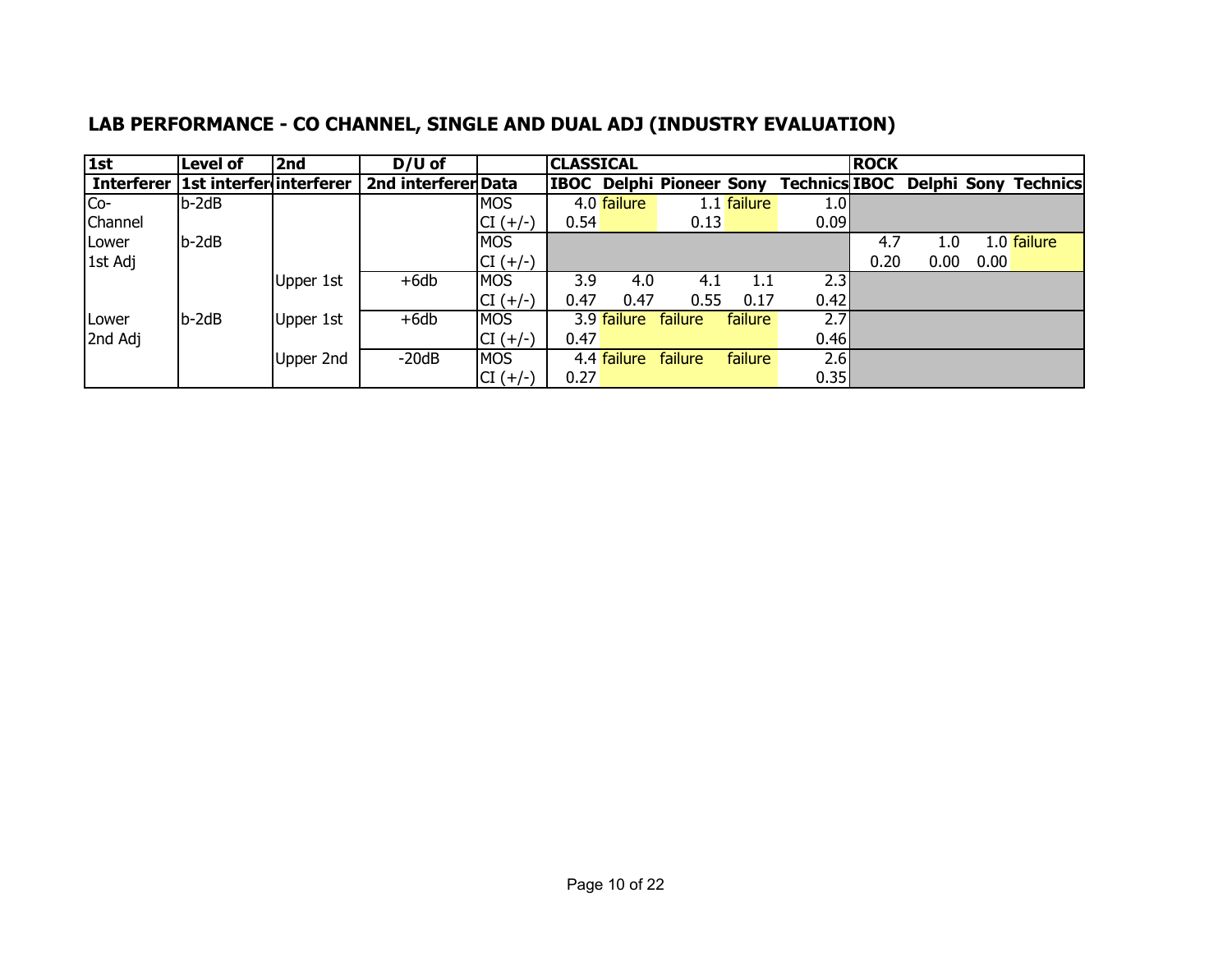|                   |                 |                     | $D/U$ of | <b>Type</b>              |            |                  |      |      |                  |      |                                         |
|-------------------|-----------------|---------------------|----------|--------------------------|------------|------------------|------|------|------------------|------|-----------------------------------------|
| 1st               | Level of        | 2nd                 | 2nd      | multi                    |            | <b>CLASSICAL</b> |      |      | <b>ROCK</b>      |      |                                         |
| <b>Interferer</b> | <i>interfer</i> | interferer interfer |          | path                     | Data       |                  |      |      |                  |      | IBOC Delphi Pioneer IBOC Delphi Pioneer |
| $Co-$             | B-8dB           |                     |          | RF                       | <b>MOS</b> |                  |      |      | 4.5              | 1.1  | 1.0                                     |
| <b>Channel</b>    |                 |                     |          |                          | $CI (+/-)$ |                  |      |      | 0.31             | 0.16 | 0.10                                    |
|                   |                 |                     |          | T <sub>O</sub>           | <b>MOS</b> | 4.6              | 1.2  | 1.1  |                  |      |                                         |
|                   |                 |                     |          |                          | $CI (+/-)$ | 0.22             | 0.17 | 0.14 |                  |      |                                         |
|                   |                 |                     |          | <b>US</b>                | <b>MOS</b> |                  |      |      | $\overline{3.5}$ | 1.1  | 1.1                                     |
|                   |                 |                     |          |                          | $CI (+/-)$ |                  |      |      | 0.39             | 0.16 | 0.21                                    |
|                   |                 |                     |          | UF                       | <b>MOS</b> | 4.3              | 1.0  | 1.0  |                  |      |                                         |
|                   |                 |                     |          |                          | $CI (+/-)$ | 0.38             | 0.00 | 0.00 |                  |      |                                         |
| <b>Lower</b>      | B-8dB           |                     |          | <b>RF</b>                | <b>MOS</b> | 4.6              | 1.7  | 1.6  |                  |      |                                         |
| 1st Adj           |                 |                     |          |                          | $CI (+/-)$ | 0.23             | 0.33 | 0.27 |                  |      |                                         |
|                   |                 |                     |          | <b>UF</b>                | <b>MOS</b> |                  |      |      | 4.7              | 2.0  | 2.1                                     |
|                   |                 |                     |          |                          | $CI (+/-)$ |                  |      |      | 0.25             | 0.32 | 0.37                                    |
|                   |                 |                     |          | $\overline{US}$          | <b>MOS</b> | 4.3              | 2.1  | 2.7  |                  |      |                                         |
|                   |                 |                     |          |                          | $CI (+/-)$ | 0.37             | 0.28 | 0.30 |                  |      |                                         |
|                   |                 |                     |          | TO                       | <b>MOS</b> |                  |      |      | 4.1              | 1.9  | 2.1                                     |
|                   |                 |                     |          |                          | $CI (+/-)$ |                  |      |      | 0.25             | 0.22 | 0.30                                    |
|                   |                 | Upper 1st           | $+6$     | RF                       | <b>MOS</b> | 4.6              | 2.9  | 3.2  |                  |      |                                         |
|                   |                 |                     |          |                          | $CI (+/-)$ | 0.25             | 0.33 | 0.48 |                  |      |                                         |
|                   |                 |                     |          | TO                       | <b>MOS</b> | 3.8              | 1.2  | 1.2  |                  |      |                                         |
|                   |                 |                     |          |                          | $CI (+/-)$ | 0.48             | 0.20 | 0.18 |                  |      |                                         |
|                   |                 |                     |          | UF                       | <b>MOS</b> | 3.9              | 3.6  | 3.9  |                  |      |                                         |
|                   |                 |                     |          |                          | $CI (+/-)$ | 0.33             | 0.34 | 0.44 |                  |      |                                         |
|                   |                 |                     |          | $\overline{\mathsf{US}}$ | <b>MOS</b> | 4.4              | 2.9  | 3.2  |                  |      |                                         |
|                   |                 |                     |          |                          | $CI (+/-)$ | 0.36             | 0.35 | 0.32 |                  |      |                                         |

## **LAB PERFORMANCE - CO and 1ST ADJACENT WITH MULTIPATH (INDUSTRY EVALUATION)**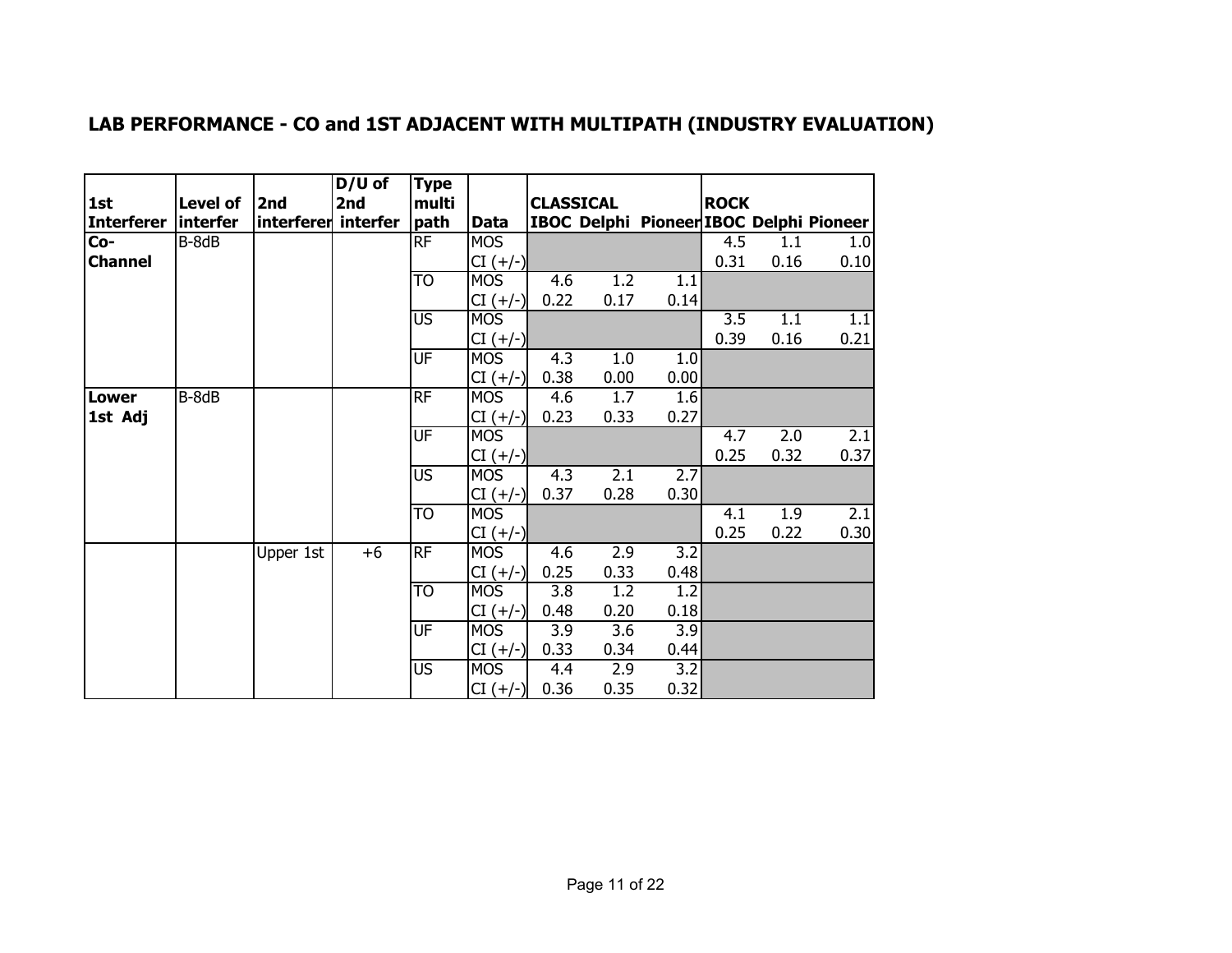| 1st<br><b>Interferer</b> |                                           |                  | $D/U$ of                   | <b>Type</b>                                                                                        |                                                                                                                                                                                                  |                                            |                                            |                                            |                                                  |                                                  |                                         |
|--------------------------|-------------------------------------------|------------------|----------------------------|----------------------------------------------------------------------------------------------------|--------------------------------------------------------------------------------------------------------------------------------------------------------------------------------------------------|--------------------------------------------|--------------------------------------------|--------------------------------------------|--------------------------------------------------|--------------------------------------------------|-----------------------------------------|
|                          | <b>Level of</b><br>2nd<br><i>interfer</i> |                  | 2nd<br>interferer interfer | multi<br>path                                                                                      | <b>Data</b>                                                                                                                                                                                      | <b>CLASSICAL</b>                           |                                            |                                            | <b>ROCK</b>                                      |                                                  | IBOC Delphi Pioneer IBOC Delphi Pioneer |
| <b>Lower</b>             | B-8dB                                     |                  |                            | RF                                                                                                 | <b>MOS</b>                                                                                                                                                                                       |                                            |                                            |                                            | 4.4                                              | 2.8                                              | 2.8                                     |
| 2nd Adj                  |                                           |                  |                            |                                                                                                    | $CI (+/-)$                                                                                                                                                                                       |                                            |                                            |                                            | 0.30                                             | 0.34                                             | 0.34                                    |
|                          |                                           |                  |                            | TO                                                                                                 | <b>MOS</b>                                                                                                                                                                                       | 3.9                                        | 2.4                                        | 2.2                                        |                                                  |                                                  |                                         |
|                          |                                           |                  |                            |                                                                                                    |                                                                                                                                                                                                  |                                            |                                            |                                            |                                                  |                                                  |                                         |
|                          |                                           |                  |                            |                                                                                                    |                                                                                                                                                                                                  |                                            |                                            |                                            |                                                  |                                                  | 3.9                                     |
|                          |                                           |                  |                            |                                                                                                    |                                                                                                                                                                                                  |                                            |                                            |                                            | 0.31                                             | 0.41                                             | 0.50                                    |
|                          |                                           |                  |                            | $\overline{\mathsf{UF}}$                                                                           | <b>MOS</b>                                                                                                                                                                                       |                                            |                                            |                                            | 4.7                                              | 4.3                                              | 4.2                                     |
|                          |                                           |                  |                            |                                                                                                    | $CI (+/-)$                                                                                                                                                                                       |                                            |                                            |                                            | 0.30                                             | 0.42                                             | 0.20                                    |
|                          | B-8dB                                     | Upper 1st        | $+6$                       | <b>RF</b>                                                                                          | <b>MOS</b>                                                                                                                                                                                       |                                            |                                            |                                            | 4.9                                              | 3.7                                              | 4.0                                     |
|                          |                                           |                  |                            |                                                                                                    | $CI (+/-)$                                                                                                                                                                                       |                                            |                                            |                                            | 0.10                                             | 0.42                                             | 0.42                                    |
|                          |                                           |                  |                            | UF                                                                                                 | <b>MOS</b>                                                                                                                                                                                       | 4.4                                        | 3.2                                        | 2.0                                        |                                                  |                                                  |                                         |
|                          |                                           |                  |                            |                                                                                                    |                                                                                                                                                                                                  |                                            |                                            |                                            |                                                  |                                                  |                                         |
|                          |                                           |                  |                            |                                                                                                    |                                                                                                                                                                                                  |                                            |                                            |                                            |                                                  |                                                  | $\overline{3.0}$                        |
|                          |                                           |                  |                            |                                                                                                    |                                                                                                                                                                                                  |                                            |                                            |                                            |                                                  |                                                  | 0.36                                    |
|                          |                                           |                  |                            |                                                                                                    |                                                                                                                                                                                                  |                                            |                                            |                                            |                                                  |                                                  |                                         |
|                          |                                           |                  |                            |                                                                                                    |                                                                                                                                                                                                  |                                            |                                            |                                            |                                                  |                                                  |                                         |
|                          |                                           |                  |                            |                                                                                                    |                                                                                                                                                                                                  |                                            |                                            |                                            |                                                  |                                                  | 2.4                                     |
|                          |                                           |                  |                            |                                                                                                    |                                                                                                                                                                                                  |                                            |                                            |                                            |                                                  |                                                  | 0.36                                    |
|                          |                                           |                  |                            |                                                                                                    |                                                                                                                                                                                                  |                                            |                                            |                                            |                                                  |                                                  | 3.3                                     |
|                          |                                           |                  |                            |                                                                                                    |                                                                                                                                                                                                  |                                            |                                            |                                            |                                                  |                                                  | 0.55                                    |
|                          |                                           |                  |                            |                                                                                                    |                                                                                                                                                                                                  |                                            |                                            |                                            |                                                  |                                                  |                                         |
|                          |                                           | <b>Upper 2nd</b> | $-20$                      | $\overline{\mathsf{US}}$<br>$\overline{\mathsf{US}}$<br>RF<br>TO<br>UF<br>$\overline{\mathsf{US}}$ | $CI (+/-)$<br><b>MOS</b><br>$CI (+/-)$<br>$CI (+/-)$<br><b>MOS</b><br>$CI (+/-)$<br><b>MOS</b><br>$CI (+/-)$<br><b>MOS</b><br>$CI (+/-)$<br><b>MOS</b><br>$CI (+/-)$<br><b>MOS</b><br>$CI (+/-)$ | 0.42<br>0.36<br>4.8<br>0.19<br>4.1<br>0.38 | 0.34<br>0.37<br>2.4<br>0.31<br>3.2<br>0.46 | 0.38<br>0.51<br>1.4<br>0.23<br>3.3<br>0.43 | 4.5<br>3.5<br>0.39<br>4.3<br>0.33<br>4.6<br>0.27 | 3.6<br>3.1<br>0.29<br>2.3<br>0.35<br>3.4<br>0.30 |                                         |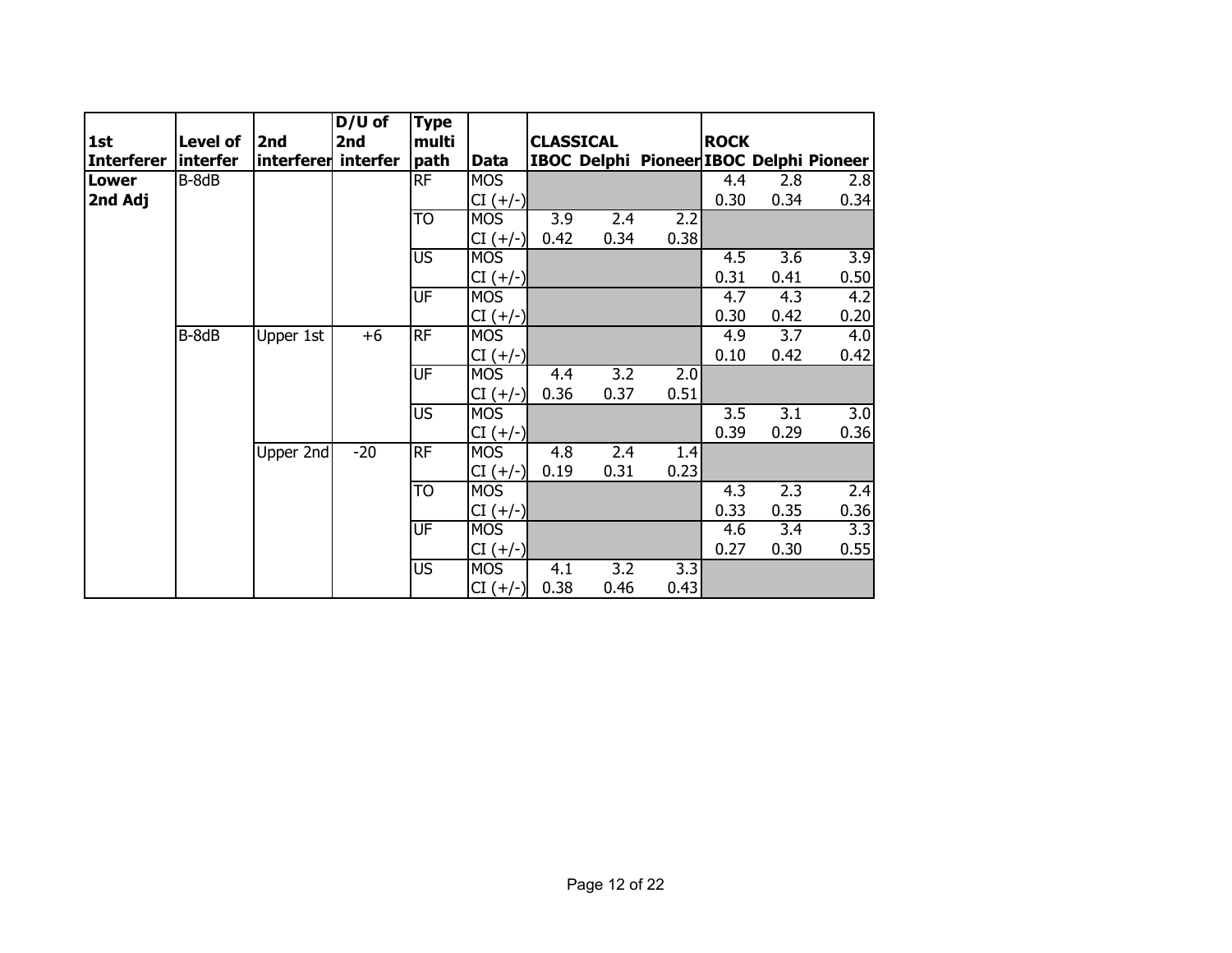|                   | <b>Level of</b> |             | <b>Level of</b> |            |             | <b>CLASSICAL</b> |                  |
|-------------------|-----------------|-------------|-----------------|------------|-------------|------------------|------------------|
| <b>Interferer</b> | interferer (dB) | <b>AWGN</b> | <b>AWGN</b>     | Data       | <b>IBOC</b> | <b>Delphi</b>    | <b>Pioneer</b>   |
|                   |                 | 120Hz       | $B-2dB$         | <b>MOS</b> | 4.8         | 3.1              | 4.1              |
|                   |                 |             |                 | $CI (+/-)$ | 0.17        | 0.35             | 0.32             |
|                   |                 | 330Hz       | $B-2dB$         | <b>MOS</b> | 4.8         | 3.1              | $\overline{3.9}$ |
|                   |                 |             |                 | $CI (+/-)$ | 0.17        | 0.49             | 0.43             |
|                   |                 | <b>RPRF</b> | $B-2dB$         | <b>MOS</b> | 4.4         | 3.0              | $\overline{3.0}$ |
|                   |                 |             |                 | $CI (+/-)$ | 0.23        | 0.34             | 0.37             |
|                   |                 | 2000Hz      | $B-2dB$         | <b>MOS</b> | 4.7         | 3.8              | $\overline{3.4}$ |
|                   |                 |             |                 | $CI (+/-)$ | 0.23        | 0.38             | 0.43             |
| Upper 1st         | $+6$            | 120Hz       | $B-2dB$         | <b>MOS</b> | 4.3         | 2.4              | 2.8              |
|                   |                 |             |                 | $CI (+/-)$ | 0.33        | 0.43             | 0.61             |

## **LAB PERFORMANCE - IMPULSE NOISE (INDUSTRY EVALUATION)**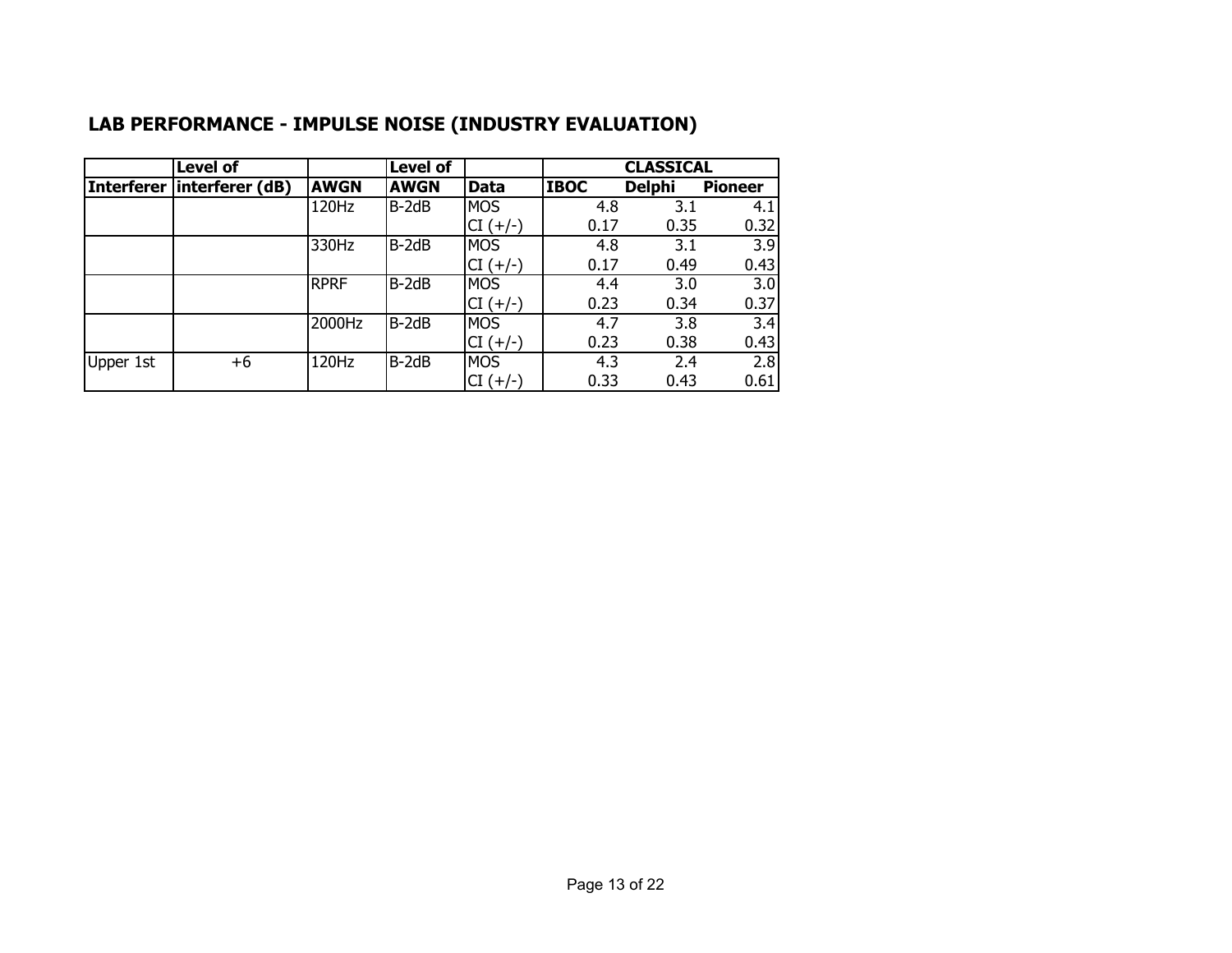|                 |             |                         | <b>Rock</b>    |             | <b>Speech</b>  |             |      |
|-----------------|-------------|-------------------------|----------------|-------------|----------------|-------------|------|
| <b>Rx</b>       | <b>AWGN</b> | Data                    | <b>No IBOC</b> | <b>IBOC</b> | <b>No IBOC</b> | <b>IBOC</b> |      |
| <b>Delphi</b>   | No Noise    | <b>MOS</b>              |                |             | 4.0            |             | 3.9  |
|                 |             | Confid Interval (+/-)   |                |             | 0.37           |             | 0.37 |
|                 | 30K         | <b>MOS</b>              | 4.8            | 4.6         |                |             |      |
|                 |             | Confid Interval $(+/-)$ | 0.24           | 0.34        |                |             |      |
| <b>Pioneer</b>  | No Noise    | <b>MOS</b>              |                |             | 4.1            |             | 4.0  |
|                 |             | Confid Interval $(+/-)$ |                |             | 0.30           |             | 0.43 |
|                 | 30K         | <b>MOS</b>              | 4.5            | 4.7         |                |             |      |
|                 |             | Confid Interval $(+/-)$ | 0.28           | 0.20        |                |             |      |
| <b>Sony</b>     | No Noise    | <b>MOS</b>              |                |             | 3.9            |             | 2.6  |
|                 |             | Confid Interval $(+/-)$ |                |             | 0.37           |             | 0.39 |
|                 | 30K         | <b>MOS</b>              | 4.3            | 4.4         |                |             |      |
|                 |             | Confid Interval $(+/-)$ | 0.37           | 0.46        |                |             |      |
| <b>Technics</b> | No Noise    | <b>MOS</b>              |                |             | 4.0            |             | 3.9  |
|                 |             | Confid Interval $(+/-)$ |                |             | 0.34           |             | 0.34 |
|                 | 30K         | <b>MOS</b>              | 4.5            | 4.7         |                |             |      |
|                 |             | Confid Interval (+/-)   | 0.35           | 0.26        |                |             |      |

## **LAB COMPATIBILITY - HOST (INDUSTRY EVALUATION)**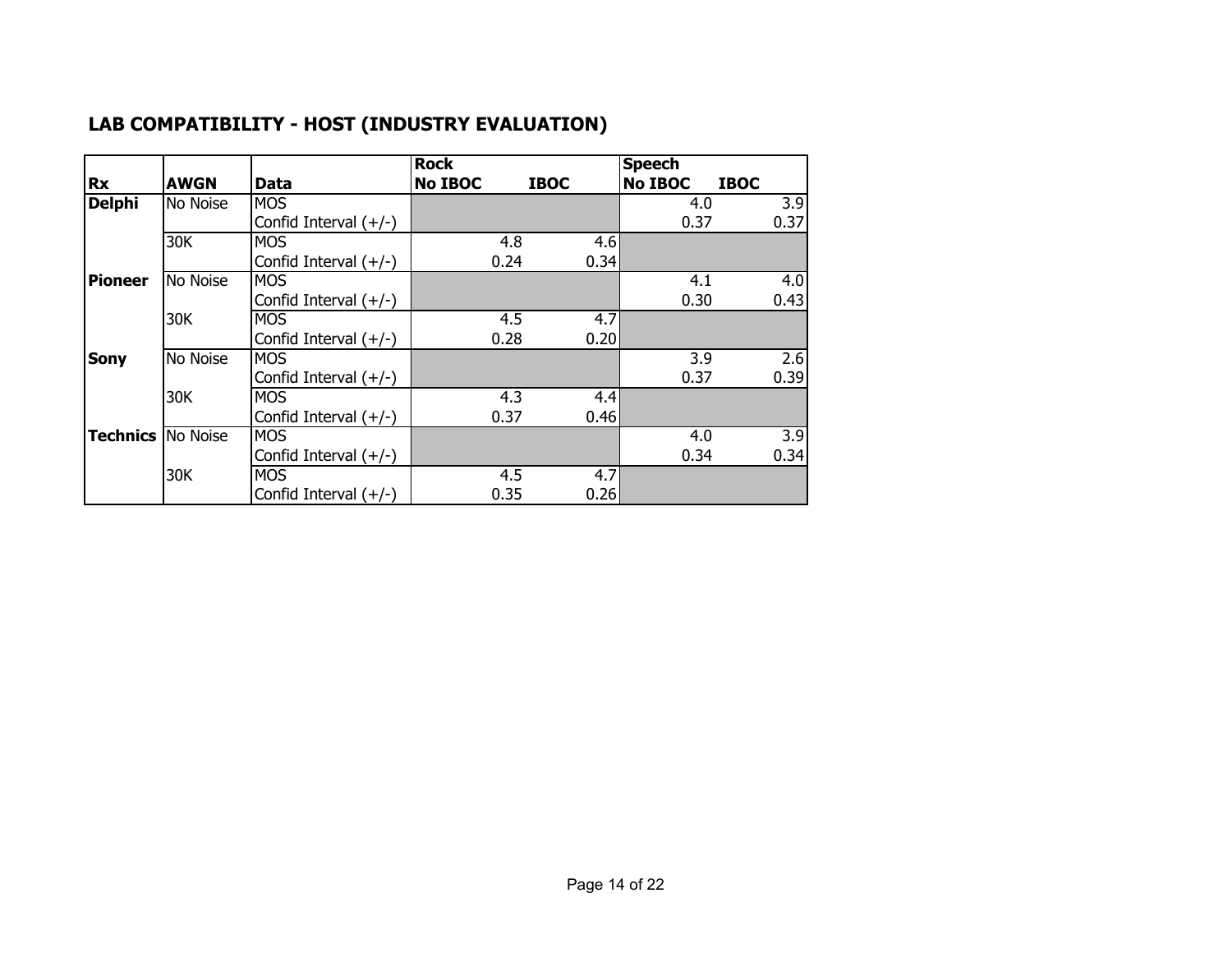|                 |                   |              |                         | <b>Classical</b> |                  | <b>Rock</b>      |                  | <b>Speech</b>    |                  |
|-----------------|-------------------|--------------|-------------------------|------------------|------------------|------------------|------------------|------------------|------------------|
|                 | Upper/Lowe D/U dB | <b>AWGN</b>  | <b>Data</b>             | No IBOC IBOC     |                  | No IBOC IBOC     |                  | No IBOC IBOC     |                  |
| <b>Delphi</b>   | Lower             | -40 No Noise | <b>MOS</b>              |                  |                  | $\overline{3.9}$ | $\overline{3.7}$ |                  |                  |
|                 |                   |              | Confid Interval (+/-)   |                  |                  | 0.29             | 0.32             |                  |                  |
|                 |                   | 30K          | <b>MOS</b>              |                  |                  |                  |                  | $\overline{4.2}$ | 3.9              |
|                 |                   |              | Confid Interval (+/-)   |                  |                  |                  |                  | 0.31             | 0.27             |
|                 |                   | $-20$ 30K    | <b>MOS</b>              |                  |                  | 4.6              | 4.7              |                  |                  |
|                 |                   |              | Confid Interval (+/-)   |                  |                  | 0.31             | 0.23             |                  |                  |
|                 | Upper             | -40 No Noise | <b>MOS</b>              |                  |                  |                  |                  | 4.1              | 4.3              |
|                 |                   |              | Confid Interval (+/-)   |                  |                  |                  |                  | 0.29             | 0.28             |
|                 |                   | 30K          | <b>MOS</b>              |                  |                  | $\overline{4.1}$ | $\overline{3.8}$ |                  |                  |
|                 |                   |              | Confid Interval $(+/-)$ |                  |                  | 0.31             | 0.43             |                  |                  |
|                 |                   | $-20$ 30K    | <b>MOS</b>              | 4.6              | 4.3              |                  |                  |                  |                  |
|                 |                   |              | Confid Interval (+/-)   | 0.61             | 0.67             |                  |                  |                  |                  |
| <b>Pioneer</b>  | Lower             | -40 No Noise | <b>MOS</b>              |                  |                  | $\overline{3.8}$ | 3.3              |                  |                  |
|                 |                   |              | Confid Interval (+/-)   |                  |                  | 0.33             | 0.35             |                  |                  |
|                 |                   | 30K          | <b>MOS</b>              |                  |                  |                  |                  | $\overline{4.0}$ | 4.0              |
|                 |                   |              | Confid Interval (+/-)   |                  |                  |                  |                  | 0.33             | 0.25             |
|                 |                   | $-20$ 30K    | <b>MOS</b>              |                  |                  | 4.8              | 4.6              |                  |                  |
|                 |                   |              | Confid Interval (+/-)   |                  |                  | 0.20             | 0.25             |                  |                  |
|                 | Upper             | -40 No Noise | <b>MOS</b>              |                  |                  |                  |                  | 4.2              | $\overline{4.2}$ |
|                 |                   |              | Confid Interval $(+/-)$ |                  |                  |                  |                  | 0.31             | 0.27             |
|                 |                   | 30K          | <b>MOS</b>              |                  |                  | $\overline{3.9}$ | $\overline{3.9}$ |                  |                  |
|                 |                   |              | Confid Interval (+/-)   |                  |                  | 0.41             | 0.39             |                  |                  |
|                 |                   | $-20$ 30K    | <b>MOS</b>              | 4.4              | $\overline{4.2}$ |                  |                  |                  |                  |
|                 |                   |              | Confid Interval (+/-)   | 0.69             | 0.96             |                  |                  |                  |                  |
| <b>Sony</b>     | Lower             | $-20$ 30K    | <b>MOS</b>              |                  |                  | $\overline{3.5}$ | 1.8              |                  |                  |
|                 |                   |              | Confid Interval (+/-)   |                  |                  | 0.51             | 0.38             |                  |                  |
|                 | Upper             | $-20$ 30K    | <b>MOS</b>              | 2.2              | 1.9              |                  |                  |                  |                  |
|                 |                   |              | Confid Interval (+/-)   | 0.83             | 0.52             |                  |                  |                  |                  |
| <b>Technics</b> | Lower             | -40 No Noise | <b>MOS</b>              |                  |                  | 3.7              | 1.2              |                  |                  |
|                 |                   |              | Confid Interval $(+/-)$ |                  |                  | 0.37             | 0.19             |                  |                  |
|                 |                   | 30K          | <b>MOS</b>              |                  |                  |                  |                  | 2.7              | 1.3              |
|                 |                   |              | Confid Interval (+/-)   |                  |                  |                  |                  | 0.36             | 0.21             |
|                 |                   | $-20$ 30K    | <b>MOS</b>              |                  |                  | 4.4              | 4.5              |                  |                  |
|                 |                   |              | Confid Interval (+/-)   |                  |                  | 0.40             | 0.25             |                  |                  |

#### **LAB COMPATIBILITY - 2ND ADJACENT INTERFERENCE (INDUSTRY EVALUATION)**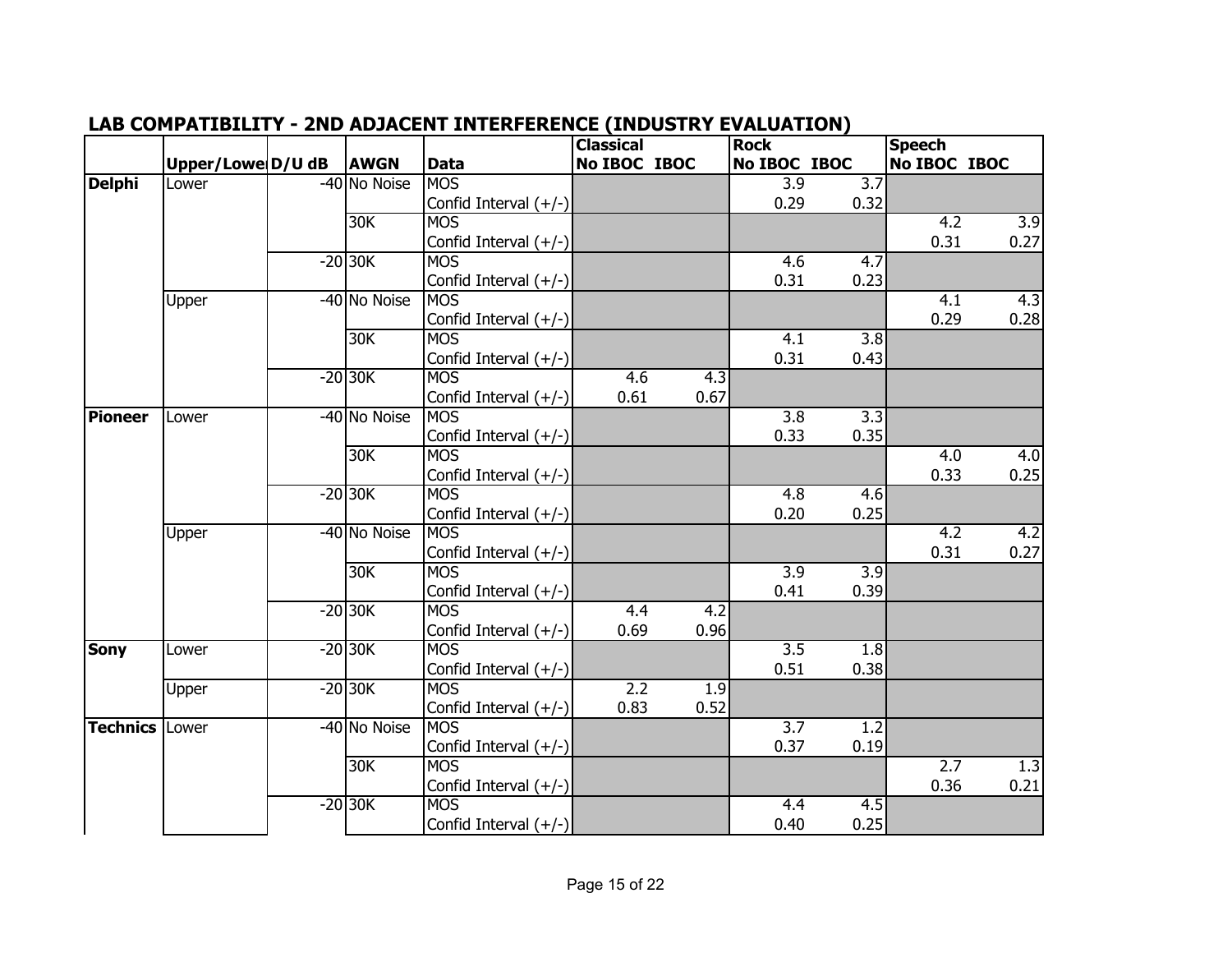| <b>J</b> pper | --<br>້ | שמרו<br>. JUN - | <b>IMOS</b>                     | $\cdot$               | .                            |  |
|---------------|---------|-----------------|---------------------------------|-----------------------|------------------------------|--|
|               |         |                 | -<br>Confic<br>ıterva<br>.<br>ີ | $\sim$ $\sim$<br>0.LL | $\sim$ $\sim$<br><u>v.c.</u> |  |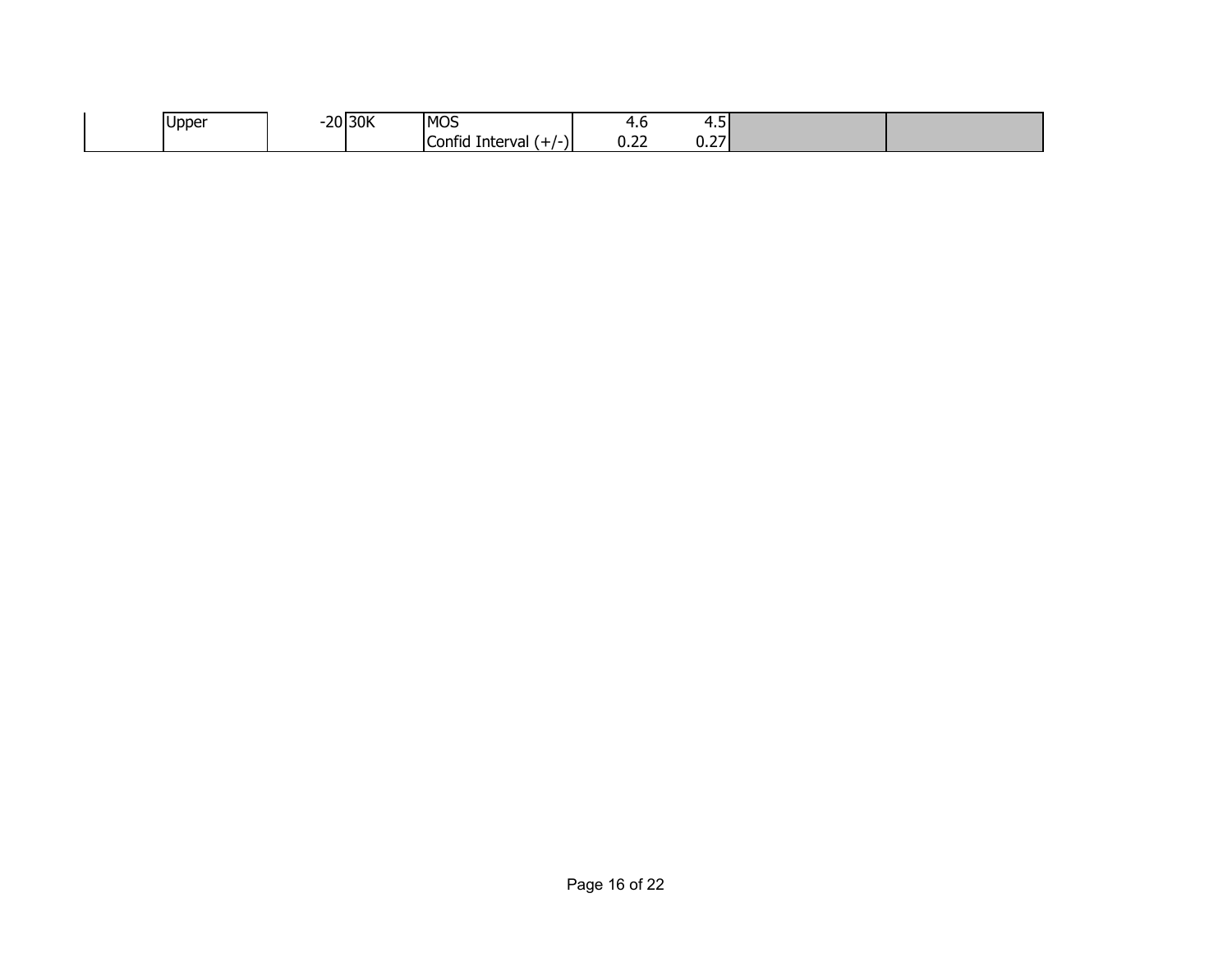|                |                  |             |                 |                         | <b>Classical</b> |                  | <b>Rock</b>                            |                  | <b>Speech</b>    |                  |
|----------------|------------------|-------------|-----------------|-------------------------|------------------|------------------|----------------------------------------|------------------|------------------|------------------|
|                | <b>Condition</b> | D/U dB AWGN |                 | <b>Data</b>             |                  |                  | No IBOC IBOC No IBOC IBOC No IBOC IBOC |                  |                  |                  |
| <b>Delphi</b>  | Lower            | $+16$       | No Noise        | <b>MOS</b>              | 4.6              | 4.2              |                                        |                  |                  |                  |
|                |                  |             |                 | Confid Interval (+/-)   | 0.30             | 0.27             |                                        |                  |                  |                  |
|                |                  |             | 30K             | <b>MOS</b>              |                  |                  |                                        |                  | $\overline{3.5}$ | $\overline{3.2}$ |
|                |                  |             |                 | Confid Interval (+/-)   |                  |                  |                                        |                  | 0.26             | 0.33             |
|                |                  | $+6$        | 30K             | <b>MOS</b>              | 4.1              | $\overline{2.9}$ |                                        |                  |                  |                  |
|                |                  |             |                 | Confid Interval (+/-)   | 0.35             | 0.31             |                                        |                  |                  |                  |
|                |                  | $-4$        | No Noise        | <b>MOS</b>              |                  |                  | 4.4                                    | $\overline{3.8}$ |                  |                  |
|                |                  |             |                 | Confid Interval $(+/-)$ |                  |                  | 0.35                                   | 0.37             |                  |                  |
|                |                  |             | 30K             | <b>MOS</b>              |                  |                  | $\overline{3.9}$                       | $\overline{3.2}$ |                  |                  |
|                |                  |             |                 | Confid Interval (+/-)   |                  |                  | 0.29                                   | 0.48             |                  |                  |
|                | Upper            | $+16$       | 30K             | <b>MOS</b>              |                  |                  | 4.4                                    | $\overline{4.3}$ |                  |                  |
|                |                  |             |                 | Confid Interval $(+/-)$ |                  |                  | 0.30                                   | 0.38             |                  |                  |
|                |                  |             | <b>No Noise</b> | <b>MOS</b>              |                  |                  | $\overline{4.2}$                       | 4.6              |                  |                  |
|                |                  |             |                 | Confid Interval (+/-)   |                  |                  | 0.37                                   | 0.31             |                  |                  |
|                |                  | $+6$        | 30K             | <b>MOS</b>              |                  |                  |                                        |                  | $\overline{3.5}$ | $\overline{2.1}$ |
|                |                  |             |                 | Confid Interval (+/-)   |                  |                  |                                        |                  | 0.41             | 0.35             |
|                |                  | $-4$        | <b>No Noise</b> | <b>MOS</b>              |                  |                  | $\overline{4.5}$                       | $\overline{3.9}$ |                  |                  |
|                |                  |             |                 | Confid Interval (+/-)   |                  |                  | 0.27                                   | 0.35             |                  |                  |
|                |                  |             | 30K             | <b>MOS</b>              | $\overline{3.8}$ | 1.4              |                                        |                  |                  |                  |
|                |                  |             |                 | Confid Interval (+/-)   | 0.45             | 0.31             |                                        |                  |                  |                  |
| <b>Pioneer</b> | Lower            | $+16$       | <b>No Noise</b> | <b>MOS</b>              | 4.7              | 4.3              |                                        |                  |                  |                  |
|                |                  |             |                 | Confid Interval $(+/-)$ | 0.23             | 0.33             |                                        |                  |                  |                  |
|                |                  |             | 30K             | <b>MOS</b>              |                  |                  |                                        |                  | $\overline{3.3}$ | $\overline{2.6}$ |
|                |                  |             |                 | Confid Interval $(+/-)$ |                  |                  |                                        |                  | 0.34             | 0.35             |
|                |                  | $+6$        | 30K             | <b>MOS</b>              | $\overline{3.9}$ | 2.8              |                                        |                  |                  |                  |
|                |                  |             |                 | Confid Interval (+/-)   | 0.38             | 0.35             |                                        |                  |                  |                  |
|                |                  | $-4$        | <b>No Noise</b> | <b>MOS</b>              |                  |                  | $\overline{4.5}$                       | $\overline{3.6}$ |                  |                  |
|                |                  |             |                 | Confid Interval $(+/-)$ |                  |                  | 0.31                                   | 0.47             |                  |                  |
|                |                  |             | 30K             | <b>MOS</b>              |                  |                  | 4.0                                    | $\overline{3.8}$ |                  |                  |
|                |                  |             |                 | Confid Interval $(+/-)$ |                  |                  | 0.39                                   | 0.33             |                  |                  |
|                | Upper            | $+16$       | 30K             | <b>MOS</b>              |                  |                  | $\overline{4.5}$                       | $\overline{4.1}$ |                  |                  |
|                |                  |             |                 | Confid Interval (+/-)   |                  |                  | 0.37                                   | 0.44             |                  |                  |
|                |                  |             | No Noise        | <b>MOS</b>              |                  |                  | $\overline{4.1}$                       | $\overline{4.0}$ |                  |                  |

## **LAB COMPATIBILITY --1ST ADJACENT INTERFERENCE (INDUSTRY EVALUTION)**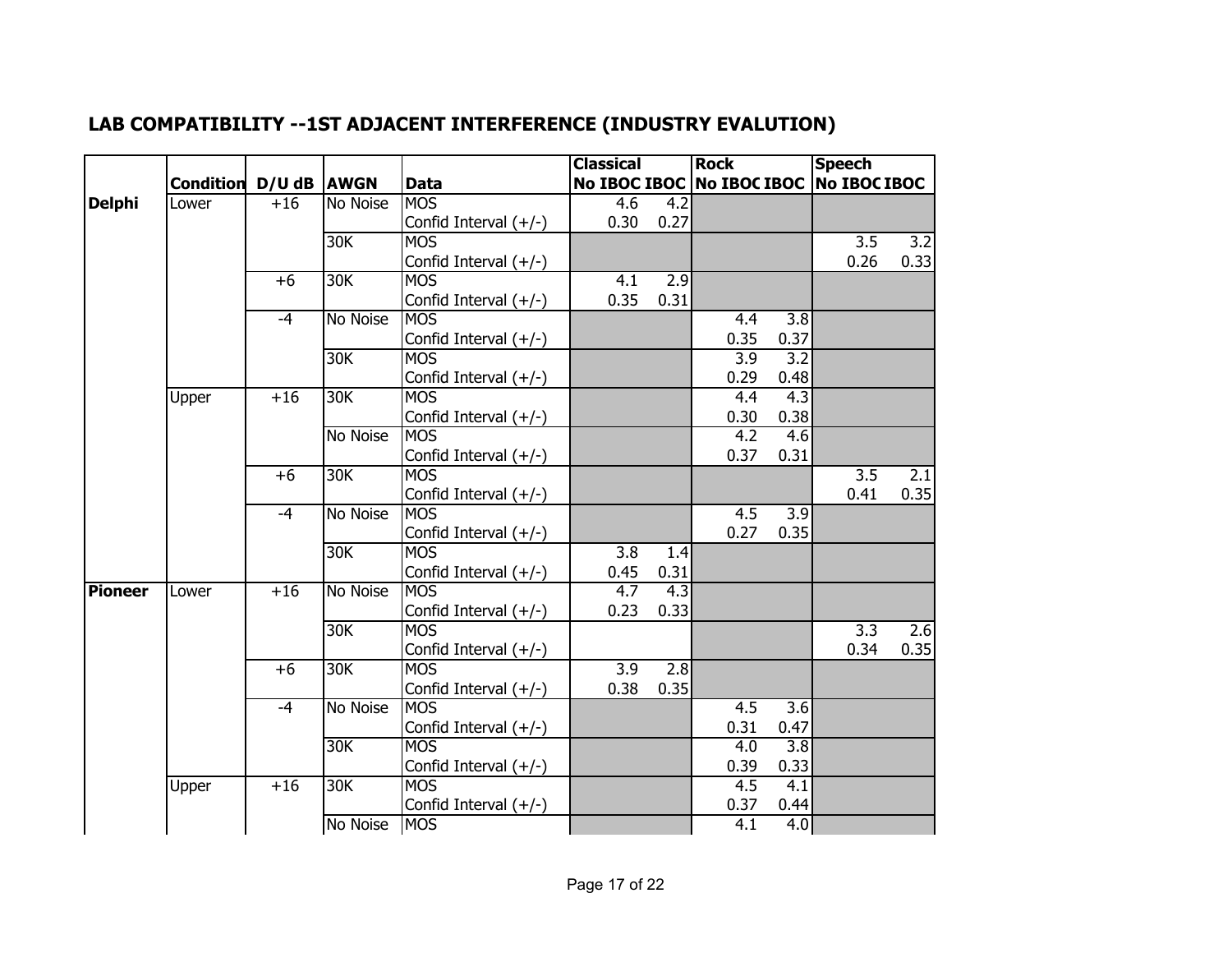|  |    |          | Confid Interval $(+/-)$ |      |                  | 0.46 | 0.44 |      |      |
|--|----|----------|-------------------------|------|------------------|------|------|------|------|
|  | +6 | 30K      | <b>IMOS</b>             |      |                  |      |      | 3.4  | 2.0  |
|  |    |          | Confid Interval $(+/-)$ |      |                  |      |      | 0.33 | 0.28 |
|  |    | No Noise | <b>IMOS</b>             |      |                  | 4.4  | 3.4  |      |      |
|  |    |          | Confid Interval $(+/-)$ |      |                  | 0.30 | 0.42 |      |      |
|  |    | 30K      | <b>MOS</b>              | 3.6  | $1.4 \mathsf{T}$ |      |      |      |      |
|  |    |          | Confid Interval $(+/-)$ | 0.44 | 0.36             |      |      |      |      |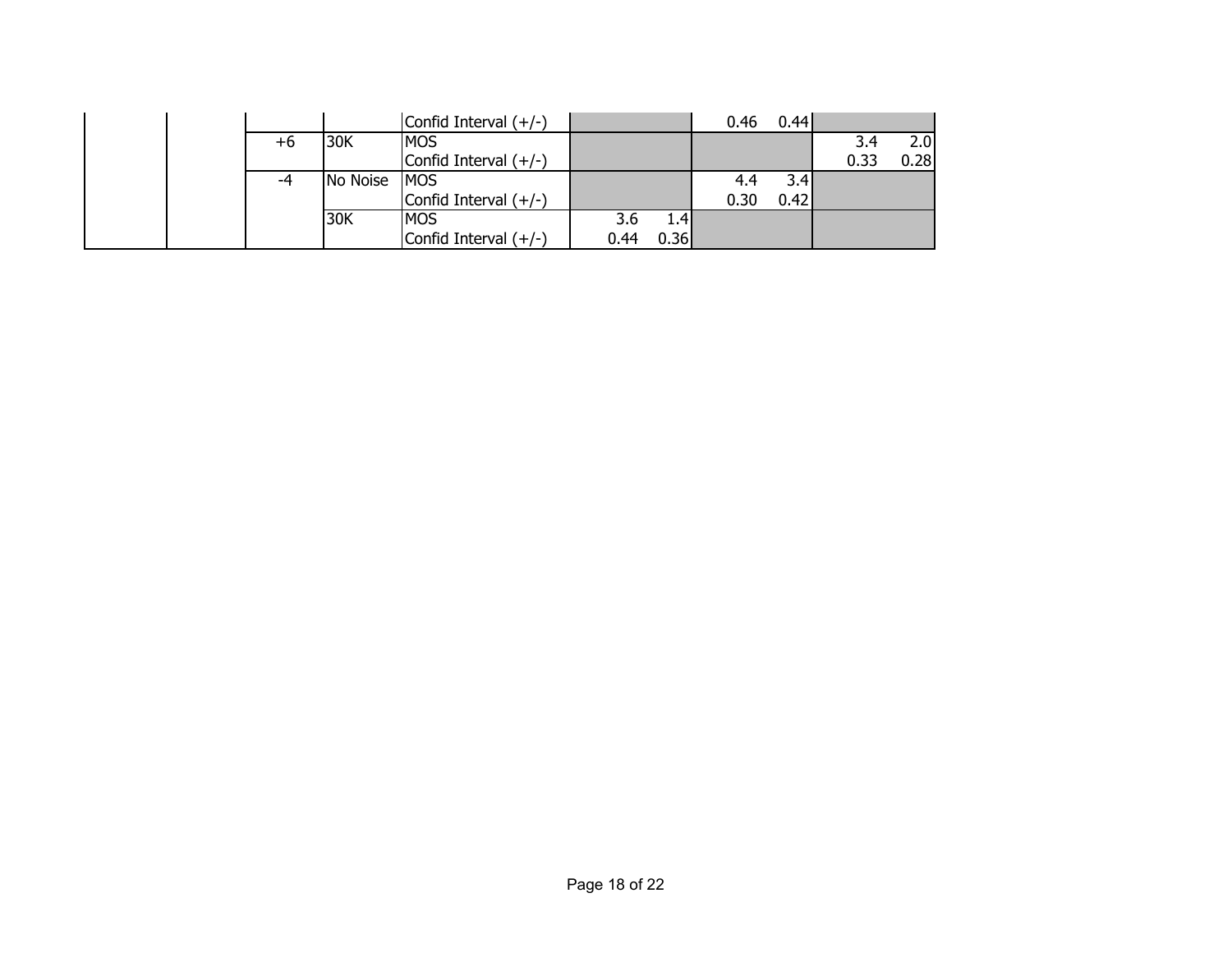| <b>Sony</b>     | Lower | $+16$ | No Noise        | <b>MOS</b>              | $\overline{3.1}$ | 2.9              |                  |                  |                  |      |
|-----------------|-------|-------|-----------------|-------------------------|------------------|------------------|------------------|------------------|------------------|------|
|                 |       |       |                 | Confid Interval (+/-)   | 0.73             | 0.55             |                  |                  |                  |      |
|                 |       |       | 30K             | <b>MOS</b>              |                  |                  |                  |                  | $\overline{2.0}$ | 2.0  |
|                 |       |       |                 | Confid Interval $(+/-)$ |                  |                  |                  |                  | 0.32             | 0.29 |
|                 |       | $+6$  | 30K             | <b>MOS</b>              | 1.4              | 1.4              |                  |                  |                  |      |
|                 |       |       |                 | Confid Interval $(+/-)$ | 0.27             | 0.22             |                  |                  |                  |      |
|                 |       | $-4$  | No Noise        | <b>MOS</b>              |                  |                  | 1.1              | 1.0              |                  |      |
|                 |       |       |                 | Confid Interval (+/-)   |                  |                  | 0.17             | 0.00             |                  |      |
|                 |       |       | 30K             | <b>MOS</b>              |                  |                  | 2.0              | 1.6              |                  |      |
|                 |       |       |                 | Confid Interval (+/-)   |                  |                  | 0.38             | 0.26             |                  |      |
|                 | Upper | $+16$ | 30K             | <b>MOS</b>              |                  |                  | 2.9              | 3.2              |                  |      |
|                 |       |       |                 | Confid Interval (+/-)   |                  |                  | 0.45             | 0.43             |                  |      |
|                 |       |       | No Noise        | <b>MOS</b>              |                  |                  | 3.9              | $\overline{3.8}$ |                  |      |
|                 |       |       |                 | Confid Interval (+/-)   |                  |                  | 0.47             | 0.46             |                  |      |
|                 |       | $+6$  | 30K             | <b>MOS</b>              |                  |                  |                  |                  | $\overline{1.3}$ | 1.3  |
|                 |       |       |                 | Confid Interval (+/-)   |                  |                  |                  |                  | 0.21             | 0.20 |
|                 |       | $-4$  | No Noise        | <b>MOS</b>              |                  |                  | 1.9              | 1.7              |                  |      |
|                 |       |       |                 | Confid Interval (+/-)   |                  |                  | 0.25             | 0.25             |                  |      |
|                 |       |       | 30K             | <b>MOS</b>              | 1.0              | 1.0              |                  |                  |                  |      |
|                 |       |       |                 | Confid Interval (+/-)   | 0.00             | 0.00             |                  |                  |                  |      |
| <b>Technics</b> | Lower | $+16$ | <b>No Noise</b> | <b>MOS</b>              | 4.6              | 4.6              |                  |                  |                  |      |
|                 |       |       |                 | Confid Interval (+/-)   | 0.25             | 0.25             |                  |                  |                  |      |
|                 |       |       | 30K             | <b>MOS</b>              |                  |                  |                  |                  | $\overline{3.5}$ | 3.1  |
|                 |       |       |                 | Confid Interval (+/-)   |                  |                  |                  |                  | 0.38             | 0.37 |
|                 |       | $+6$  | 30K             | <b>MOS</b>              | $\overline{3.3}$ | $\overline{3.2}$ |                  |                  |                  |      |
|                 |       |       |                 | Confid Interval (+/-)   | 0.33             | 0.30             |                  |                  |                  |      |
|                 |       | $-4$  | No Noise        | <b>MOS</b>              |                  |                  | 4.2              | $\overline{4.1}$ |                  |      |
|                 |       |       |                 | Confid Interval (+/-)   |                  |                  | 0.27             | 0.33             |                  |      |
|                 |       |       | 30K             | <b>MOS</b>              |                  |                  | $\overline{3.8}$ | $\overline{4.0}$ |                  |      |
|                 |       |       |                 | Confid Interval (+/-)   |                  |                  | 0.44             | 0.29             |                  |      |
|                 | Upper | $+16$ | 30K             | <b>MOS</b>              |                  |                  | 4.4              | 3.9              |                  |      |
|                 |       |       |                 | Confid Interval (+/-)   |                  |                  | 0.37             | 0.32             |                  |      |
|                 |       |       | No Noise        | <b>MOS</b>              |                  |                  | $\overline{3.9}$ | 3.8              |                  |      |
|                 |       |       |                 | Confid Interval (+/-)   |                  |                  | 0.38             | 0.41             |                  |      |
|                 |       | $+6$  | 30K             | <b>MOS</b>              |                  |                  |                  |                  | 2.1              | 1.8  |
|                 |       |       |                 | Confid Interval (+/-)   |                  |                  |                  |                  | 0.31             | 0.31 |
|                 |       | $-4$  | No Noise        | <b>MOS</b>              |                  |                  | $\overline{3.7}$ | $\overline{3.4}$ |                  |      |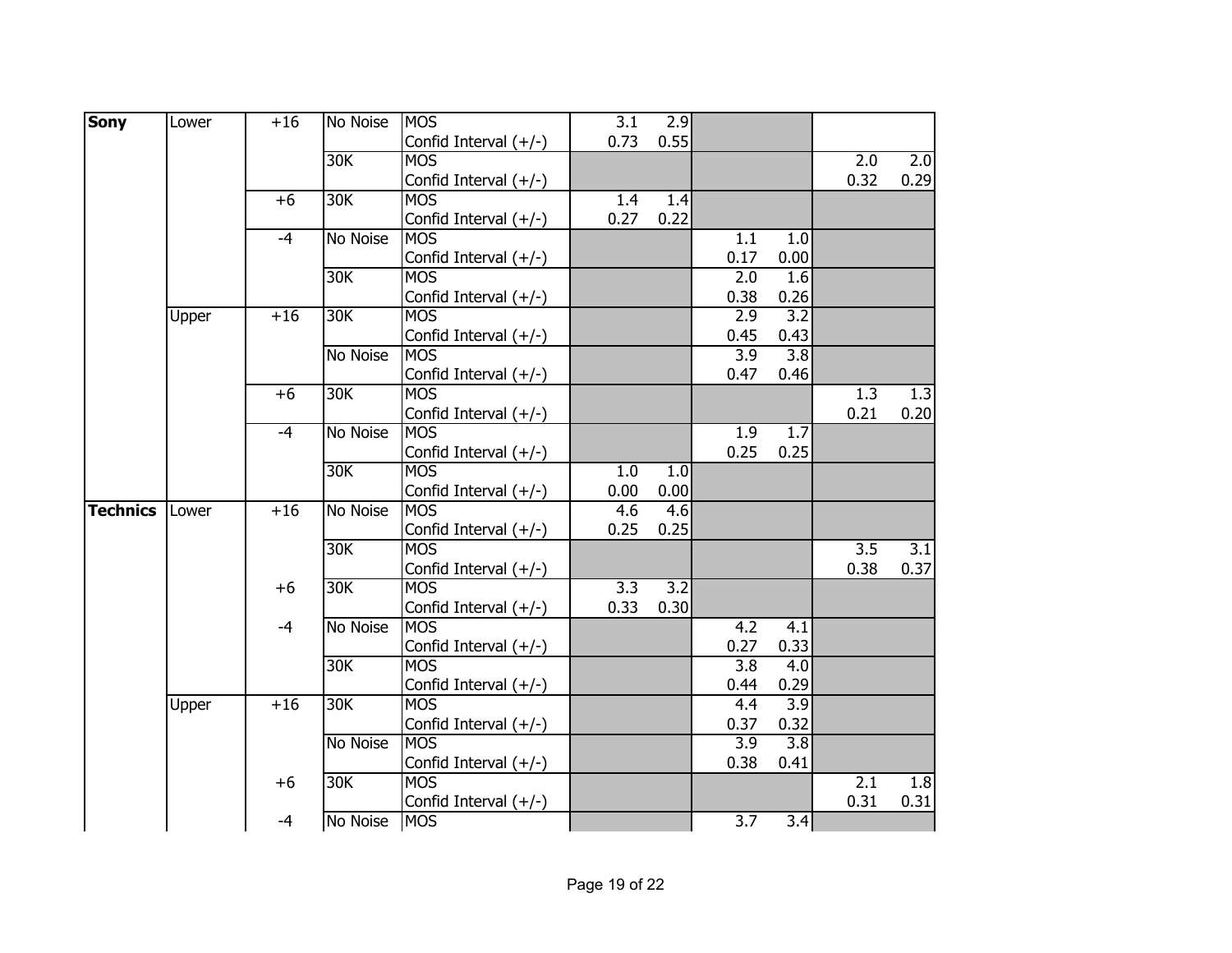|  |     | Interval<br>$\mathsf{Confid}^\circ$<br>$+$ / $-$ |      |                | --<br>ິ | $\sim$<br>ບ.ບບ |  |
|--|-----|--------------------------------------------------|------|----------------|---------|----------------|--|
|  | 30K | <b>MOS</b>                                       | ر. د | . . J          |         |                |  |
|  |     | Confid Interval /<br>′ + / − ′                   | 0.36 | $\sim$<br>0.ZZ |         |                |  |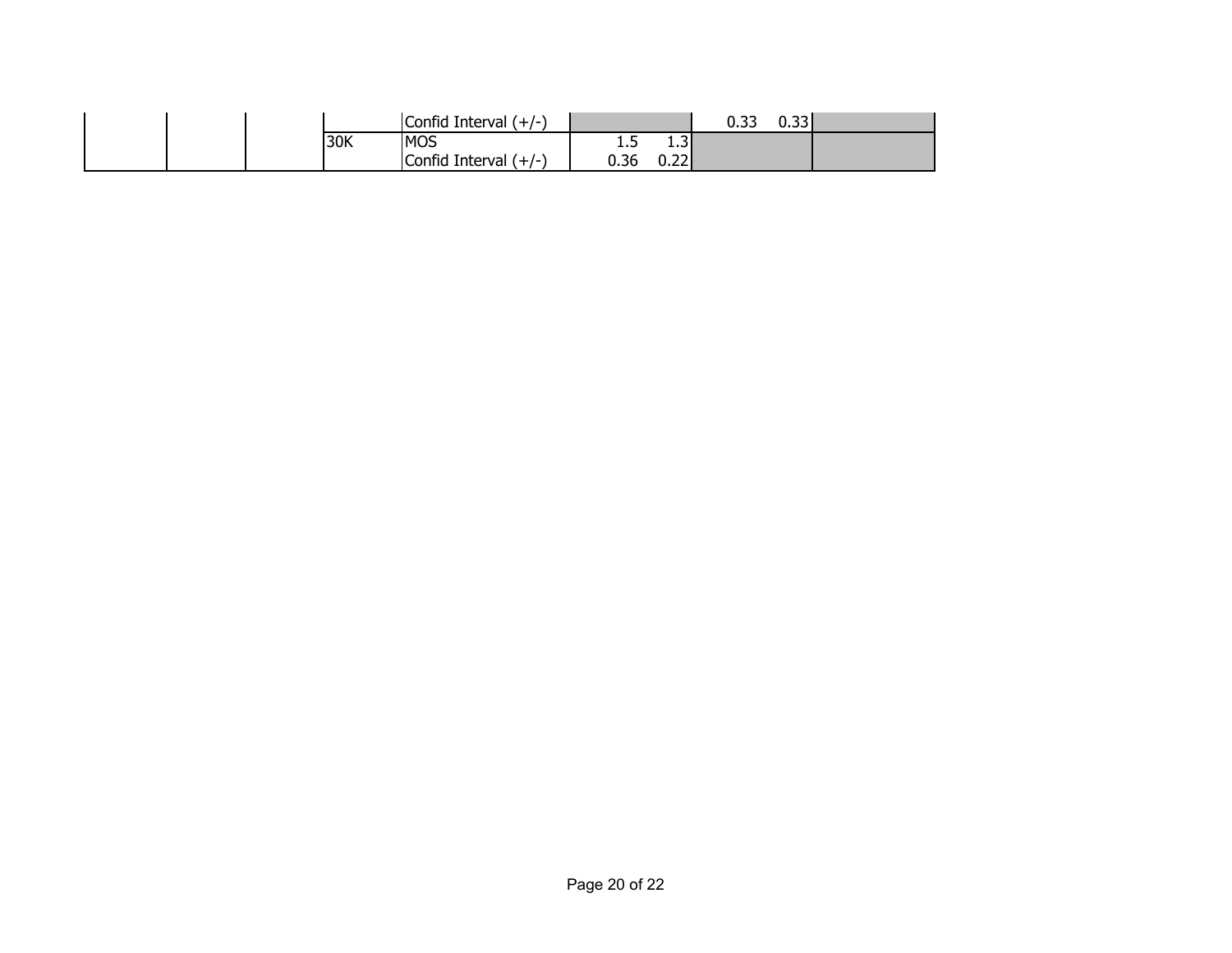| <b>Urban Fast</b> | Lower/       |          |             |                         | <b>Classical</b> |      | <b>Rock</b>      |                  | <b>Speech</b> |      |
|-------------------|--------------|----------|-------------|-------------------------|------------------|------|------------------|------------------|---------------|------|
|                   | <b>Upper</b> | $D/U$ dB | <b>AWGN</b> | <b>Data</b>             | No IBOC IBOC     |      | No IBOC IBOC     |                  | No IBOC IBOC  |      |
| Dephi             | Lower        | $+6$     | 00K         | <b>MOS</b>              | 2.6              | 1.8  |                  |                  |               |      |
|                   |              |          |             | Confid Interval $(+/-)$ | 0.36             | 0.28 |                  |                  |               |      |
|                   |              |          | 30K         | <b>MOS</b>              |                  |      | 3.7              | 2.7              |               |      |
|                   |              |          |             | Confid Interval $(+/-)$ |                  |      | 0.37             | 0.32             |               |      |
|                   | Upper        | $+6$     | 00K         | <b>MOS</b>              |                  |      | $\overline{3.6}$ | 3.4              |               |      |
|                   |              |          |             | Confid Interval $(+/-)$ |                  |      | 0.40             | 0.34             |               |      |
|                   |              |          | 30K         | <b>MOS</b>              | 2.4              | 1.5  |                  |                  |               |      |
|                   |              |          |             | Confid Interval (+/-)   | 0.31             | 0.25 |                  |                  |               |      |
| Pion              | Lower        | $+6$     | 00K         | <b>MOS</b>              | $\overline{3.1}$ | 1.6  |                  |                  |               |      |
|                   |              |          |             | Confid Interval $(+/-)$ | 0.30             | 0.30 |                  |                  |               |      |
|                   |              |          | 30K         | <b>MOS</b>              |                  |      | 3.7              | 2.6              |               |      |
|                   |              |          |             | Confid Interval (+/-)   |                  |      | 0.40             | 0.45             |               |      |
|                   | Upper        | $+6$     | 00K         | <b>MOS</b>              |                  |      | 3.3              | 3.6              |               |      |
|                   |              |          |             | Confid Interval $(+/-)$ |                  |      | 0.41             | 0.33             |               |      |
|                   |              |          | 30K         | <b>MOS</b>              | 2.6              | 1.4  |                  |                  |               |      |
|                   |              |          |             | Confid Interval $(+/-)$ | 0.31             | 0.31 |                  |                  |               |      |
| <b>Urban Slow</b> |              |          |             |                         |                  |      |                  |                  |               |      |
| Delp              | Lower        | $+6$     | 00k         | <b>MOS</b>              | 2.8              | 1.9  |                  |                  |               |      |
|                   |              |          |             | Confid Interval (+/-)   | 0.42             | 0.28 |                  |                  |               |      |
|                   |              |          | 30K         | <b>MOS</b>              |                  |      |                  |                  | 2.9           | 2.2  |
|                   |              |          |             | Confid Interval $(+/-)$ |                  |      |                  |                  | 0.35          | 0.33 |
|                   | Upper        | $+6$     | 00K         | <b>MOS</b>              |                  |      | $\overline{3.5}$ | $\overline{3.6}$ |               |      |
|                   |              |          |             | Confid Interval (+/-)   |                  |      | 0.40             | 0.42             |               |      |
|                   |              |          | 30K         | <b>MOS</b>              | 2.9              | 2.2  |                  |                  |               |      |
|                   |              |          |             | Confid Interval $(+/-)$ | 0.40             | 0.37 |                  |                  |               |      |
| Pion              | Lower        | $+6$     | 00K         | <b>MOS</b>              | 3.4              | 2.0  |                  |                  |               |      |
|                   |              |          |             | Confid Interval $(+/-)$ | 0.25             | 0.31 |                  |                  |               |      |
|                   |              |          | 30K         | <b>MOS</b>              |                  |      |                  |                  | 2.7           | 1.7  |
|                   |              |          |             | Confid Interval $(+/-)$ |                  |      |                  |                  | 0.35          | 0.31 |
|                   | Upper        | $+6$     | 00K         | <b>MOS</b>              |                  |      | 4.2              | 3.8              |               |      |
|                   |              |          |             | Confid Interval (+/-)   |                  |      | 0.31             | 0.45             |               |      |

## **LAB COMPATIBILITY - MULTIPATH (INDUSTRY EVALUATION)**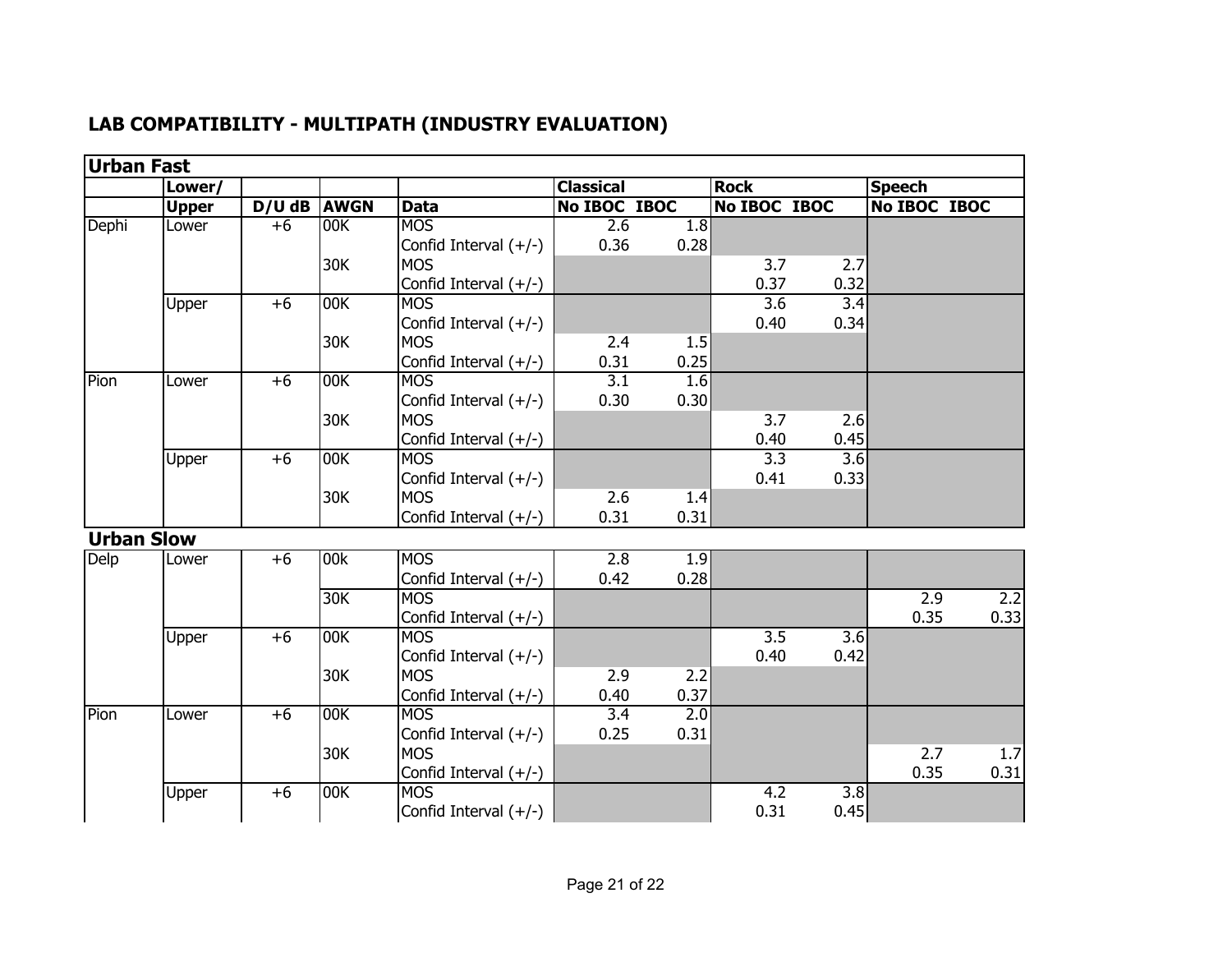|  | 30K |                                        | - -       | <u>.</u>         |  |
|--|-----|----------------------------------------|-----------|------------------|--|
|  |     | -<br>Interval<br>`∩ntı<br>- - -<br>val | ີ<br>บ.วบ | ⊿∩ I<br>עד<br>v. |  |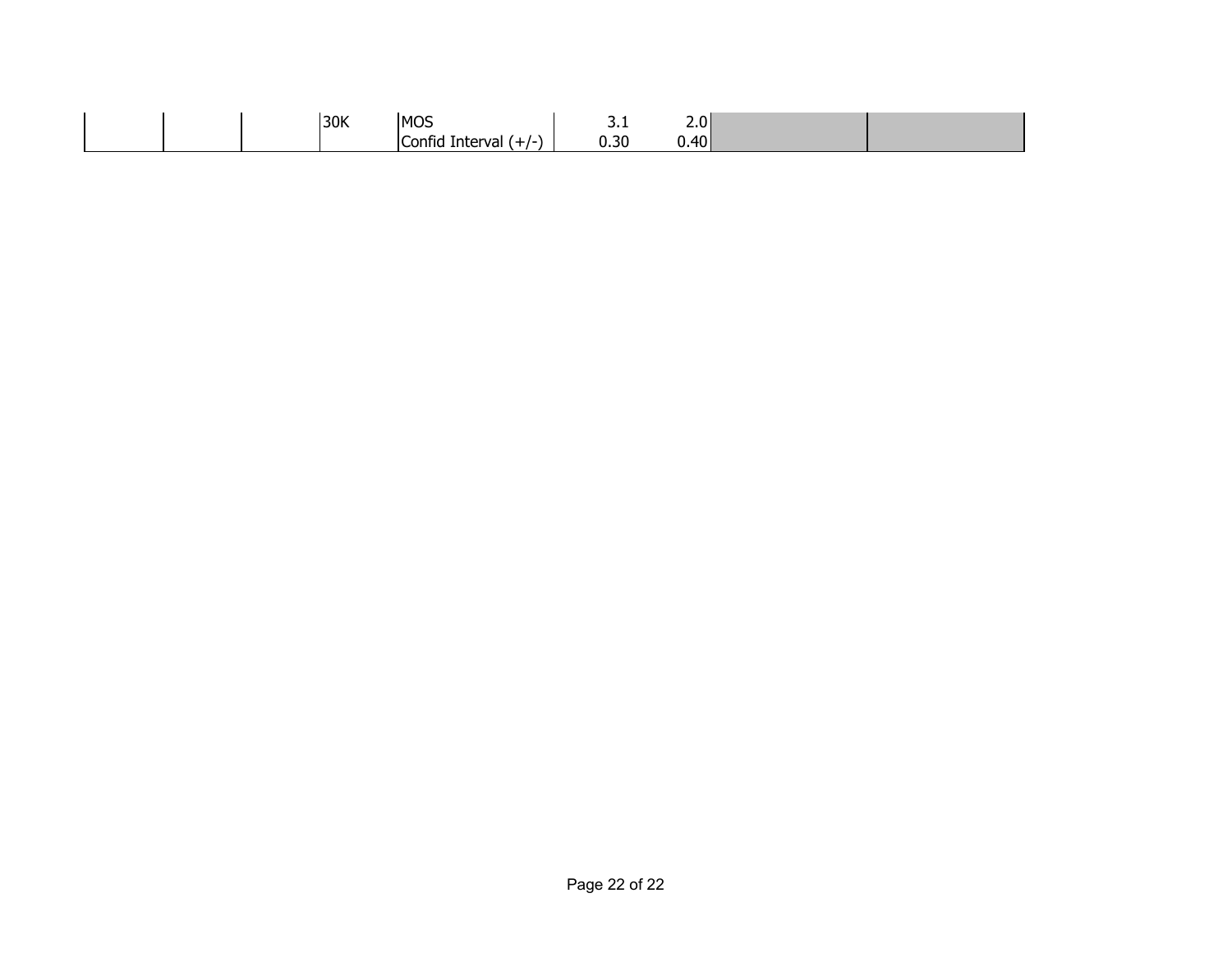#### **NRSC-R201**

#### **NRSC Document Improvement Proposal**

If in the review or use of this document a potential change appears needed for safety, health or technical reasons, please fill in the appropriate information below and email, mail or fax to:

> National Radio Systems Committee c/o Consumer Electronics Association Technology & Standards Department 1919 S. Eads St. Arlington, VA 22202 FAX: 703-907-4190 Email: standards@ce.org

| DOCUMENT NO.                                                                                          | <b>DOCUMENT TITLE:</b> |                  |  |
|-------------------------------------------------------------------------------------------------------|------------------------|------------------|--|
| <b>SUBMITTER'S NAME:</b>                                                                              |                        | TEL:             |  |
| COMPANY:                                                                                              |                        | FAX:             |  |
|                                                                                                       |                        | EMAIL:           |  |
| <b>ADDRESS:</b>                                                                                       |                        |                  |  |
|                                                                                                       |                        |                  |  |
| <b>URGENCY OF CHANGE:</b>                                                                             |                        |                  |  |
| Immediate                                                                                             |                        | At next revision |  |
| PROBLEM AREA (ATTACH ADDITIONAL SHEETS IF NECESSARY):                                                 |                        |                  |  |
| a. Clause Number and/or Drawing:                                                                      |                        |                  |  |
| b. Recommended Changes:                                                                               |                        |                  |  |
| c. Reason/Rationale for Recommendation:                                                               |                        |                  |  |
|                                                                                                       |                        |                  |  |
| <b>ADDITIONAL REMARKS:</b>                                                                            |                        |                  |  |
| SIGNATURE:                                                                                            |                        | DATE:            |  |
| FOR NRSC USE ONLY                                                                                     |                        |                  |  |
| Date forwarded to NAB S&T:                                                                            |                        |                  |  |
| Responsible Committee:<br><u> 1980 - Johann Stoff, Amerikaansk politiker († 1908)</u><br>Co-chairmen: |                        |                  |  |
| Date forwarded to co-chairmen:                                                                        |                        |                  |  |